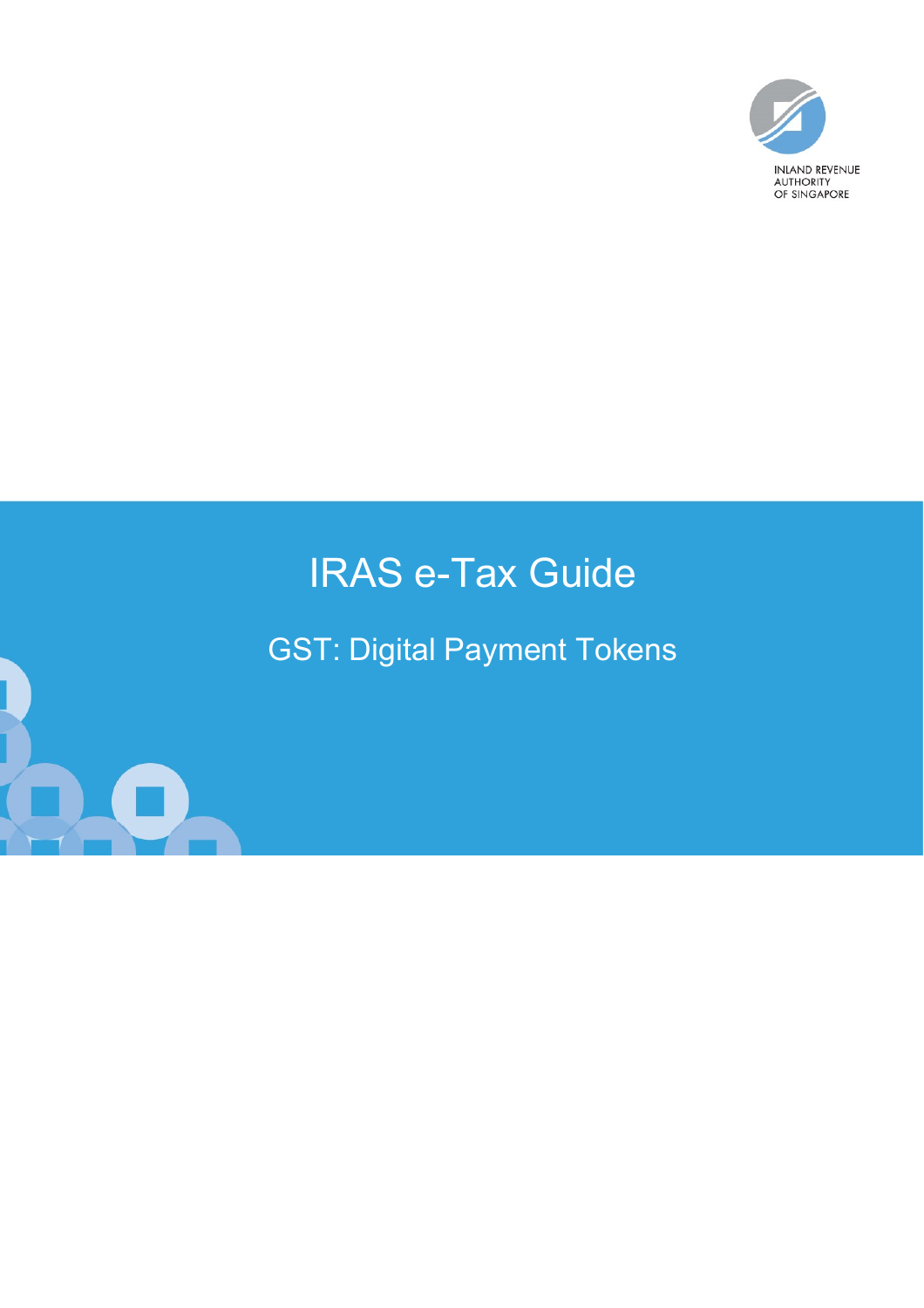Published by Inland Revenue Authority of Singapore

Published on 19 Nov 2019

Disclaimers: IRAS shall not be responsible or held accountable in any way for any damage, loss or expense whatsoever, arising directly or indirectly from any inaccuracy or incompleteness in the Contents of this e-Tax Guide, or errors or omissions in the transmission of the Contents. IRAS shall not be responsible or held accountable in any way for any decision made or action taken by you or any third party in reliance upon the Contents in this e-Tax Guide. This information aims to provide a better general understanding of taxpayers' tax obligations and is not intended to comprehensively address all possible tax issues that may arise. While every effort has been made to ensure that this information is consistent with existing law and practice, should there be any changes, IRAS reserves the right to vary its position accordingly.

© Inland Revenue Authority of Singapore

All rights reserved. No part of this publication may be reproduced or transmitted in any form or by any means, including photocopying and recording without the written permission of the copyright holder, application for which should be addressed to the publisher. Such written permission must also be obtained before any part of this publication is stored in a retrieval system of any nature.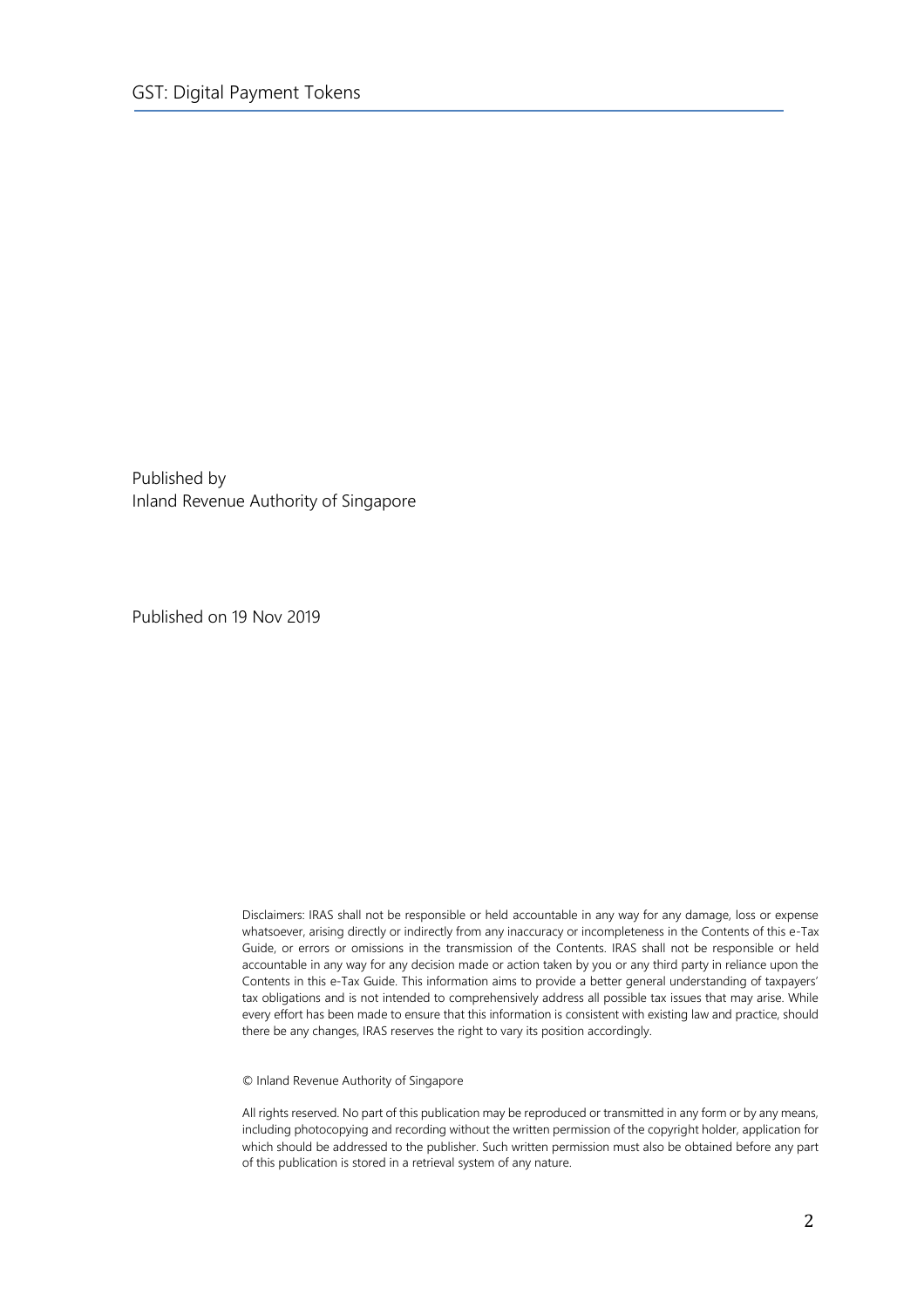## **Table of Contents**

| $\mathbf{1}$   |                                                                               |  |
|----------------|-------------------------------------------------------------------------------|--|
| $\overline{2}$ |                                                                               |  |
| 3              |                                                                               |  |
| 4              |                                                                               |  |
| 5              |                                                                               |  |
| 6              |                                                                               |  |
| $\overline{7}$ |                                                                               |  |
| 8              |                                                                               |  |
| 9              |                                                                               |  |
| 10             |                                                                               |  |
|                |                                                                               |  |
|                |                                                                               |  |
|                |                                                                               |  |
|                | Appendix A - Overview of GST treatment of Digital Payment Tokens (DPT) Before |  |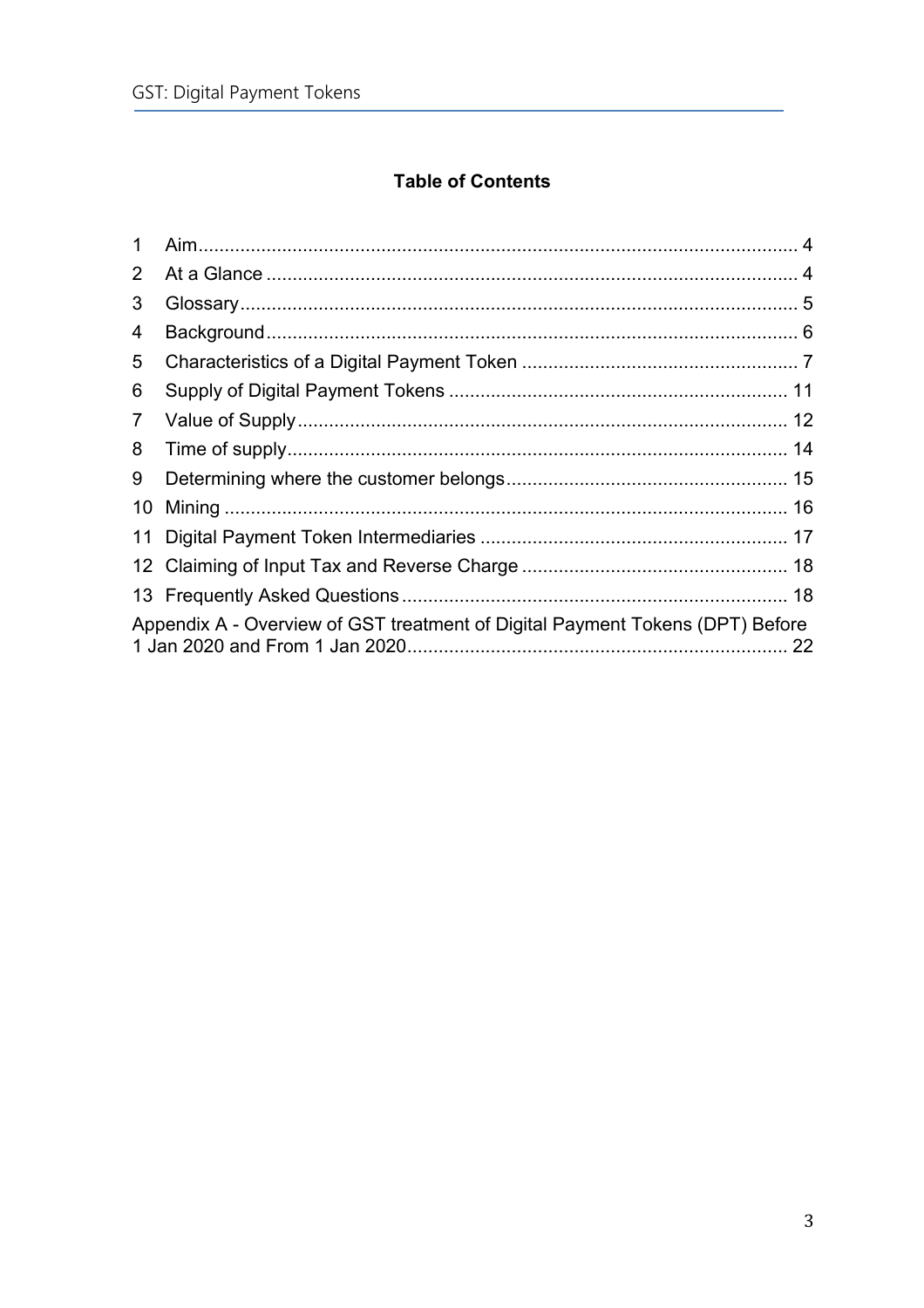## <span id="page-3-0"></span>**1 Aim**

- 1.1 This e-Tax guide sets out the GST treatment of transactions involving digital tokens or cryptocurrencies that function or are intended to function as a medium of exchange (henceforth referred to as "digital payment tokens"), which will take effect from 1 Jan 2020.
- 1.2 You should read this guide if you transact in digital payment tokens, including:
	- (i) Buying and selling digital payment tokens; or
	- (ii) Using digital payment tokens as payment/consideration; or
	- (iii) Making loans of digital payment tokens; or
	- (iv) Charging a fee or commission to facilitate the transfer, purchase or sale of digital payment tokens; or
	- (v) Issuing digital payment tokens, such as through an Initial Coin Offering (ICO).

## <span id="page-3-1"></span>**2 At a Glance**

- 2.1 With effect from 1 Jan 2020, supplies of digital payment tokens will no longer be subject to GST. Specifically:
	- (i) The use of digital payment tokens as payment for goods or services will no longer give rise to a supply<sup>1</sup> of those tokens. That is, if you use digital payment tokens to pay for the purchase of goods or services, you need not account for GST on the use. $^{\rm 2}$
	- (ii) A supply of digital payment tokens in exchange for fiat currency or other digital payment tokens, and the provision of any loan, advance or credit of digital payment tokens will be exempt from GST. Therefore, the supply of such tokens, being an exempt supply, will not contribute to your annual taxable turnover for the determination of your liability for GST registration.
- 2.2 The GST treatment for digital tokens/virtual currencies/cryptocurrencies that do not qualify as digital payment tokens remain unchanged<sup>3</sup>. That is, supplies of such tokens will continue to be regarded as taxable supplies of services,

<sup>1</sup> Where the digital payment tokens are provided as consideration in a transaction other than for a supply of money or digital payment tokens, the provision of those tokens will be treated as neither a supply of goods nor a supply of services under the GST (Excluded Transactions) Order.

<sup>&</sup>lt;sup>2</sup> The seller of the goods or services, if GST-registered, would have to charge and account for GST —there is no change in this position.

<sup>&</sup>lt;sup>3</sup> For example, the transfer of non-fungible tokens such as those that represent ownership rights to specific property (e.g. intellectual property, digital artwork) will remain a taxable supply of services as such tokens are not fully interchangeable for use as consideration.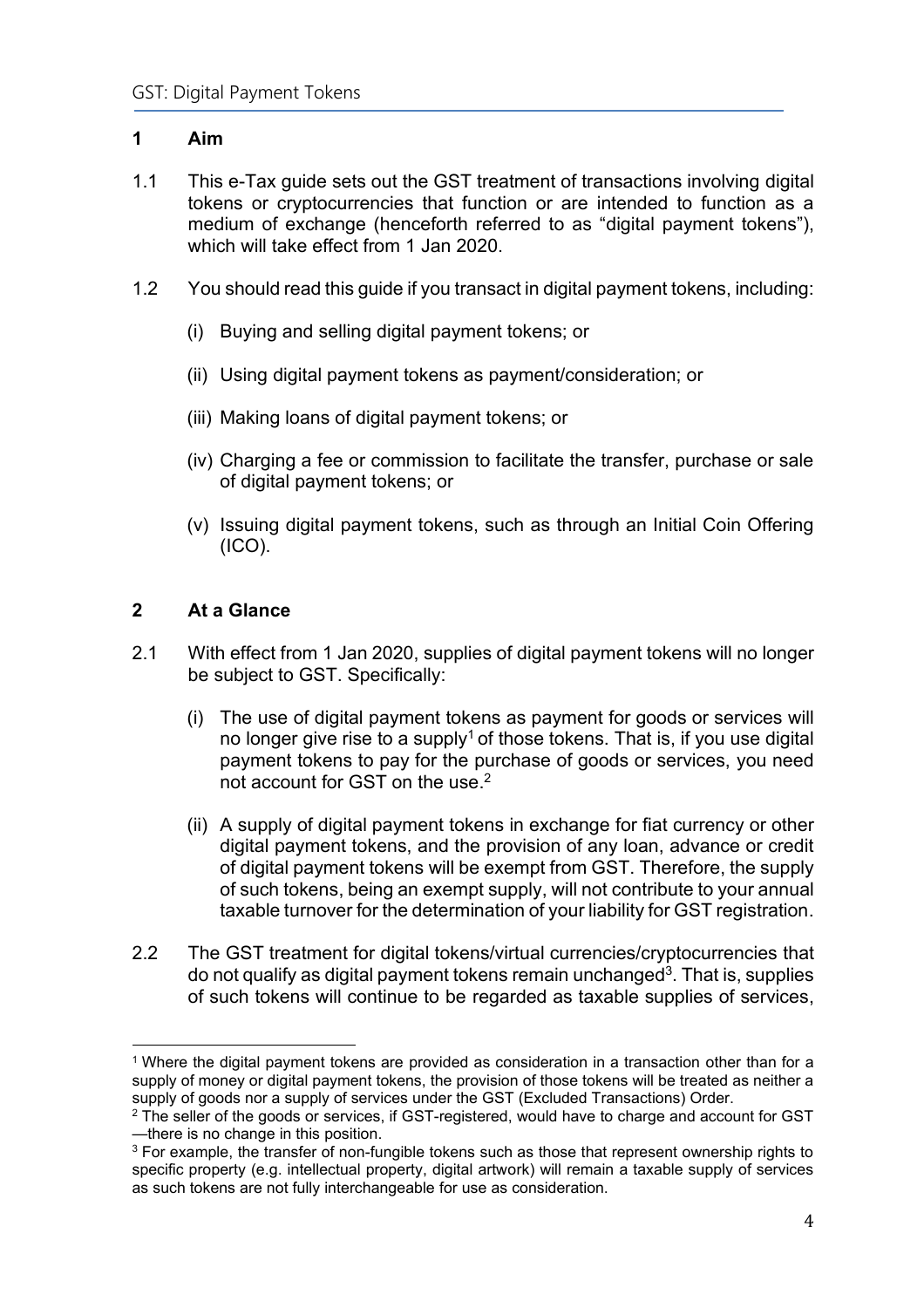unless they fall under the prescribed list of exempt financial services<sup>4</sup> under Part I of the Fourth Schedule to the GST Act.

2.3 This guide focuses on the GST treatment that will take effect from 1 Jan 2020. Nevertheless, the sections on time of supply, mining and digital payment token intermediaries remain relevant to transactions involving digital payment tokens that take place before 1 Jan 2020. For a comparison of the GST treatment of digital payment token transactions before 1 Jan 2020 and that applicable from 1 Jan 2020, please refer to the table at Appendix A.

## <span id="page-4-0"></span>**3 Glossary**

## 3.1 Digital token

A digital token refers to any cryptographically-secured digital representation of value that can be transferred, stored or traded electronically.

## 3.2 Digital payment token

A digital payment token is a digital token that has the following characteristics:

- (a) it is expressed as a unit;
- (b) it is designed to be fungible;
- (c) it is not denominated in any currency, and is not pegged by its issuer to any currency;
- (d) it can be transferred, stored or traded electronically; and
- (e) it is, or is intended to be, a medium of exchange accepted by the public, without any substantial restrictions on its uses as consideration.

but does not include:

- (f) money;
- (g) anything which, if supplied, would be an exempt supply under Part I of Fourth Schedule to the GST Act for a reason other than being a supply of a digital token(s) having the characteristics of (a) to (d);
- (h) anything which gives an entitlement to receive or to direct the supply of goods or services from a specific person or persons and ceases to function as a medium of exchange after the entitlement has been used.

## 3.3 Digital payment token broker

A platform or entity that provides services to its customers to facilitate their purchase or sale of digital payment tokens on an Over the Counter (OTC) basis. While serving a similar function as exchanges (see below), brokers do not publicly list bid-ask quotes from buyers and sellers for the tokens.

<sup>4</sup> For example, security tokens that grant the holder shares in the issuer's company will be exempt under paragraph 1(f) of Part I of the Fourth Schedule.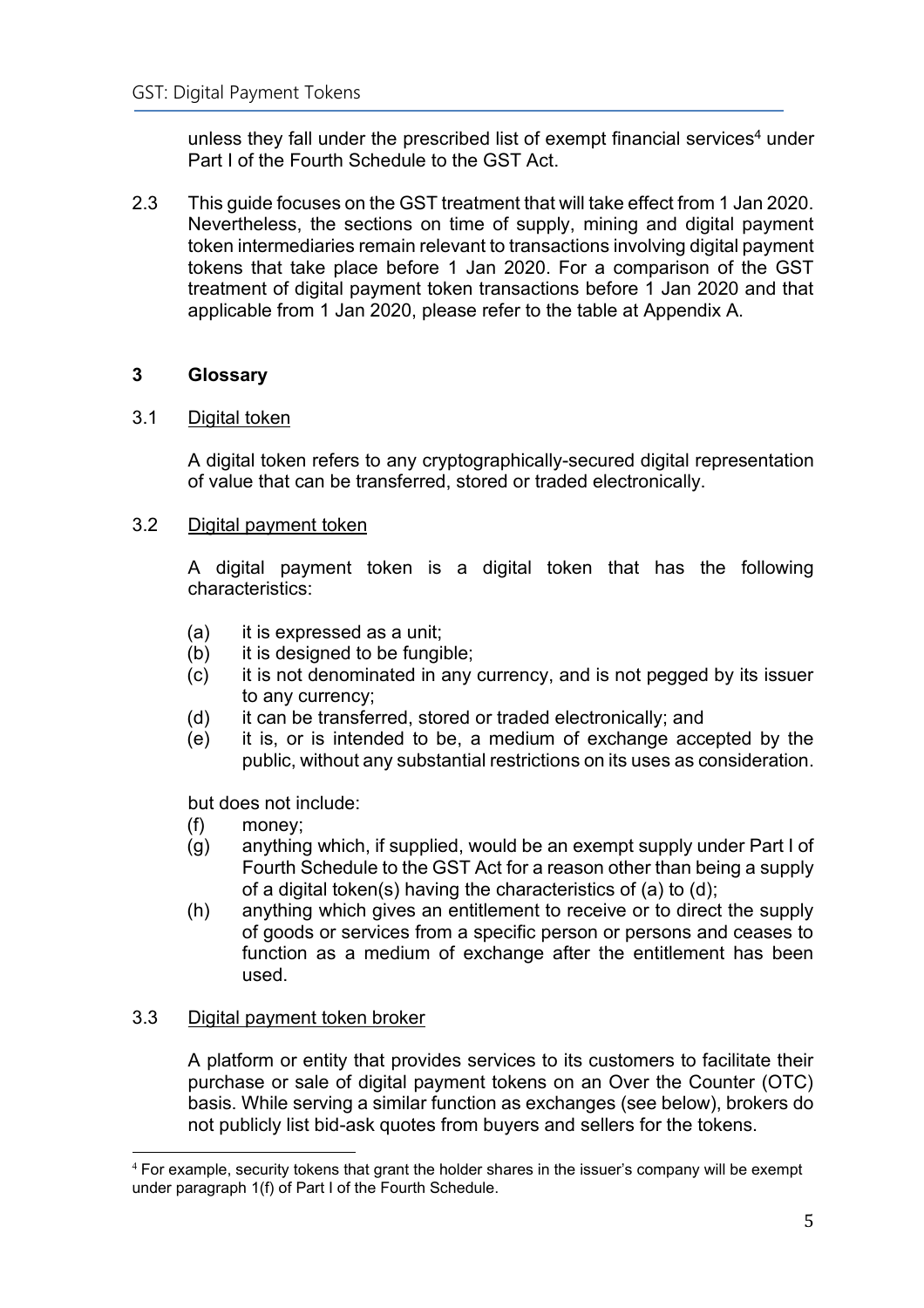## 3.4 Digital payment token exchange

A digital marketplace where traders can buy and sell digital payment tokens for fiat currencies or other digital payment tokens. It is an online platform that acts as an intermediary between buyers and sellers of digital payment tokens and publicly lists bid-ask quotes from buyers and sellers for the various digital payment tokens.

#### 3.5 Digital payment token wallet

A software program that stores private and public keys and interacts with various blockchains to enable users to send and receive digital payment tokens and monitor their balance.

#### 3.6 Initial Coin Offering (ICO)

The first issue of a digital token to the general public.

#### 3.7 Mining

A process by which digital token transactions are verified and added to the blockchain, and the means through which new digital tokens are released.

#### 3.8 Security Token

A digital token that provides security (e.g. equity or bond) investment in an entity.

#### 3.9 Utility Token

A digital token that represents a right to a good or a service.

## <span id="page-5-0"></span>**4 Background**

4.1 Prior to 1 Jan 2020, the supply of virtual currencies (including cryptocurrencies such as Bitcoin) is treated as a taxable supply of services. Therefore, a person who supplies virtual currencies (such as selling them on cryptocurrency exchanges) in the course or furtherance of a business will be liable for GST registration if the annual turnover from the virtual currencies transactions exceeds \$1 million. Once registered, the person would have to account for GST on his supplies of virtual currencies<sup>5</sup>. Should he use the virtual currencies to pay for goods or services, a barter trade situation would arise — he would be regarded as supplying the virtual currencies in return for the supply of the goods or services received. Thus, he would have to account for GST on his supply of virtual currencies and concurrently, if the

<sup>5</sup> Where the supply is contractually to and directly benefitting a person belonging outside Singapore, the supply will be zero-rated.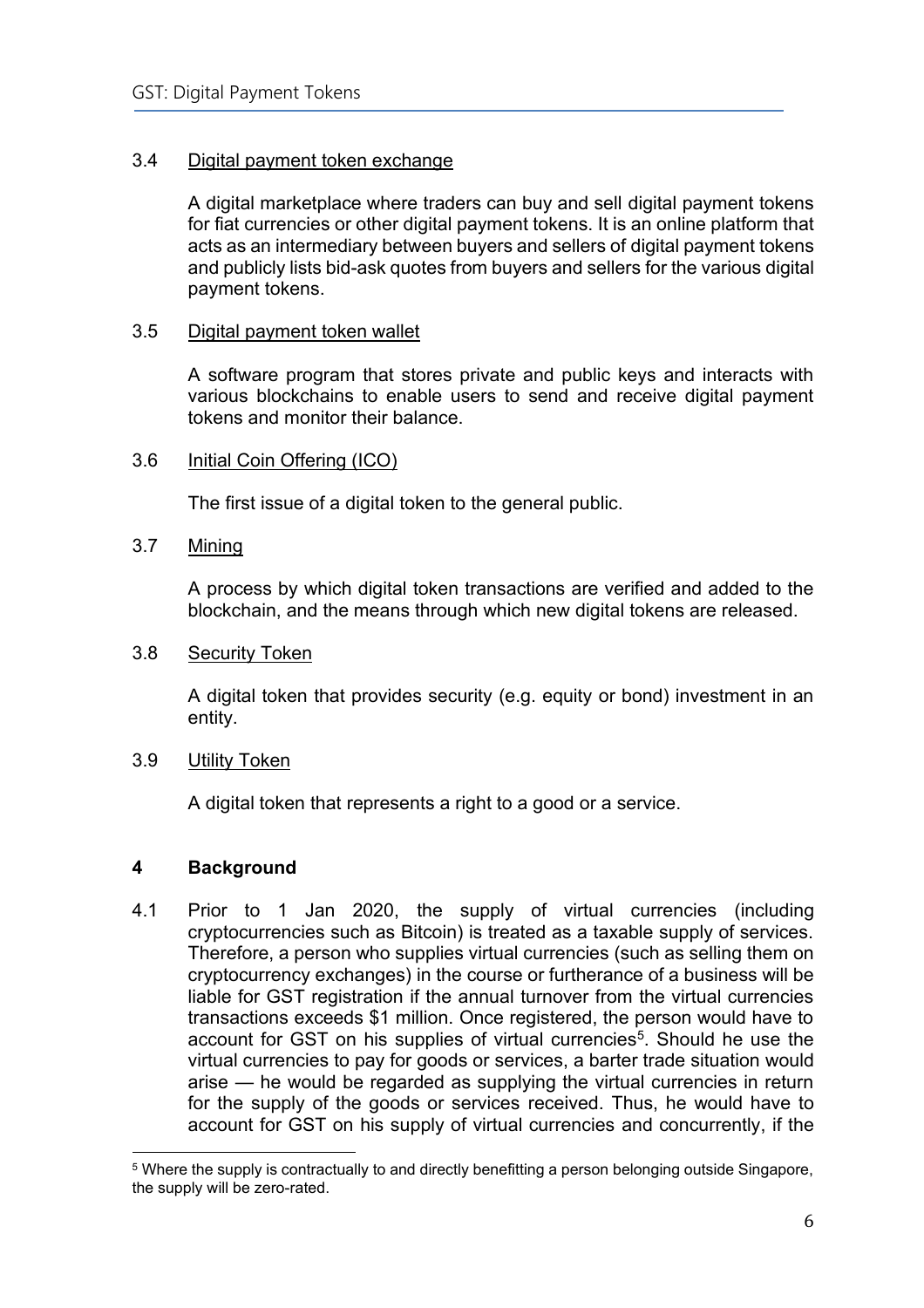supplier of the goods or services is GST-registered, the supplier would have to charge him GST on the supply of goods or services (unless the supply is exempt).

- 4.2 Global development and growth in the use of cryptocurrencies have caused tax jurisdictions to review their GST position on cryptocurrencies transactions. Similarly, IRAS has reviewed its GST position to keep up to date with these developments. In particular, IRAS recognises that taxing cryptocurrencies that function or are intended to function as medium of exchange (that is, digital payment tokens) results in two tax points — once on the purchase of the cryptocurrency and again on its use as payment for other goods and services subject to GST. To better reflect the characteristics of digital payment tokens, with effect from 1 Jan 2020, the supply of such tokens will no longer be subject to GST. The change in GST treatment does not represent IRAS' endorsement of cryptocurrency investments.
- 4.3 With the change, businesses that trade in digital payment tokens are no longer liable for GST registration even if the annual turnover from the trade exceeds \$1million, as the supplies of the tokens are exempt supplies. However, GST-registered businesses that make both taxable supplies and exempt supplies of digital payment tokens will become partially exempt and may have to apportion their input tax. These businesses may also be subject to reverse charge.

## <span id="page-6-0"></span>**5 Characteristics of a Digital Payment Token**

- 5.1 A digital payment token is a digital representation of value that has all of the following characteristics:
	- (a) it is expressed as a unit;
	- (b) it is designed to be fungible;
	- (c) it is not denominated in any currency, and is not pegged by its issuer to any currency;
	- (d) it can be transferred, stored or traded electronically;
	- (e) it is, or is intended to be, a medium of exchange accepted by the public, or a section of the public, without any substantial restrictions on its use as consideration;

but does not include:

- (f) money;
- (g) anything which, if supplied, would be an exempt supply under Part I of Fourth Schedule to the GST Act for a reason other than being a supply of one or more digital representations of value having the characteristics mentioned in (a) to (e);
- (h) anything which gives an entitlement to receive or to direct the supply of goods or services from a specific person or persons and ceases to function as a medium of exchange after the entitlement has been used.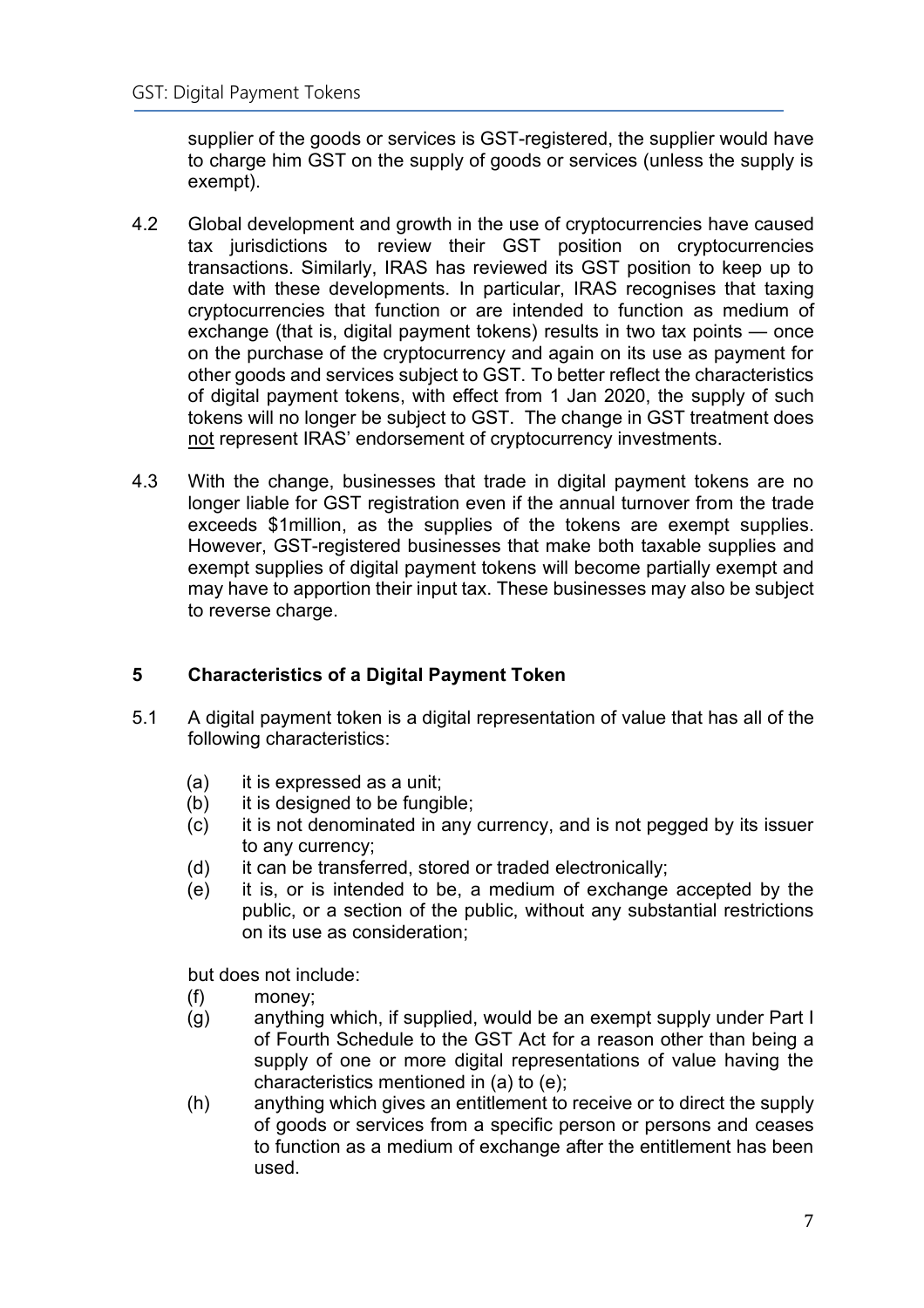- 5.2 Examples of digital payment tokens are Bitcoin, Ether, Litecoin, Dash, Monero, Ripple and Zcash.
- 5.3 Paragraphs 5.4 to 5.10 explain in detail some of the characteristics of a digital payment token while paragraphs 5.11 to 5.13 explain the exclusions.

#### Is designed to be fungible

- 5.4 To qualify as a digital payment token, a digital token/cryptocurrency must be designed to be used interchangeably as consideration.
- 5.5 For example, fiat currency notes have unique serial numbers, but this does not stop them from being used interchangeably as consideration. On the other hand, virtual collectibles such as CryptoKitties and digital artwork are not fungible as they are not fully interchangeable for use as consideration. Therefore, they do not qualify as digital payment tokens.

#### Is not denominated in any currency, and is not pegged by its issuer to any currency

- 5.6 A digital payment token must not have a value that is based on the value of anything else. Therefore, any digital token that is denominated in any fiat currency or with a value pegged to any fiat currency (e.g. stablecoins) will not qualify as a digital payment token.
- 5.7 Instead, tokens that are pegged to or backed by any fiat currency, a basket of currencies, commodities or other assets are derivatives $\mathrm{^6}$  that are currently exempt under paragraph 1(j) of Part I of the Fourth Schedule to the GST Act. Supplies of these tokens continue to be GST exempt.

Is, or is intended to be, a medium of exchange accepted by the public/a section of the public without any substantial restrictions on its use as **consideration** 

- 5.8 Digital tokens that are not designed in a way such as to function, without substantial restrictions, as a medium of exchange accepted by the public or a section of the public, are not digital payment tokens. Examples of digital tokens with substantial restrictions on their use as a medium of exchange (and thus, would not qualify as digital payment tokens) include:
	- Game credits or "currencies" that cannot be used outside of the context of the online game under the terms under which the game credit/ 'currency' is made available.

<sup>6</sup> Derivative is defined in paragraph 1 of Part III to the Fourth Schedule as "any financial instrument that derives its value from an underlying financial asset, index or other investment, and includes options, swaps and credit default swaps".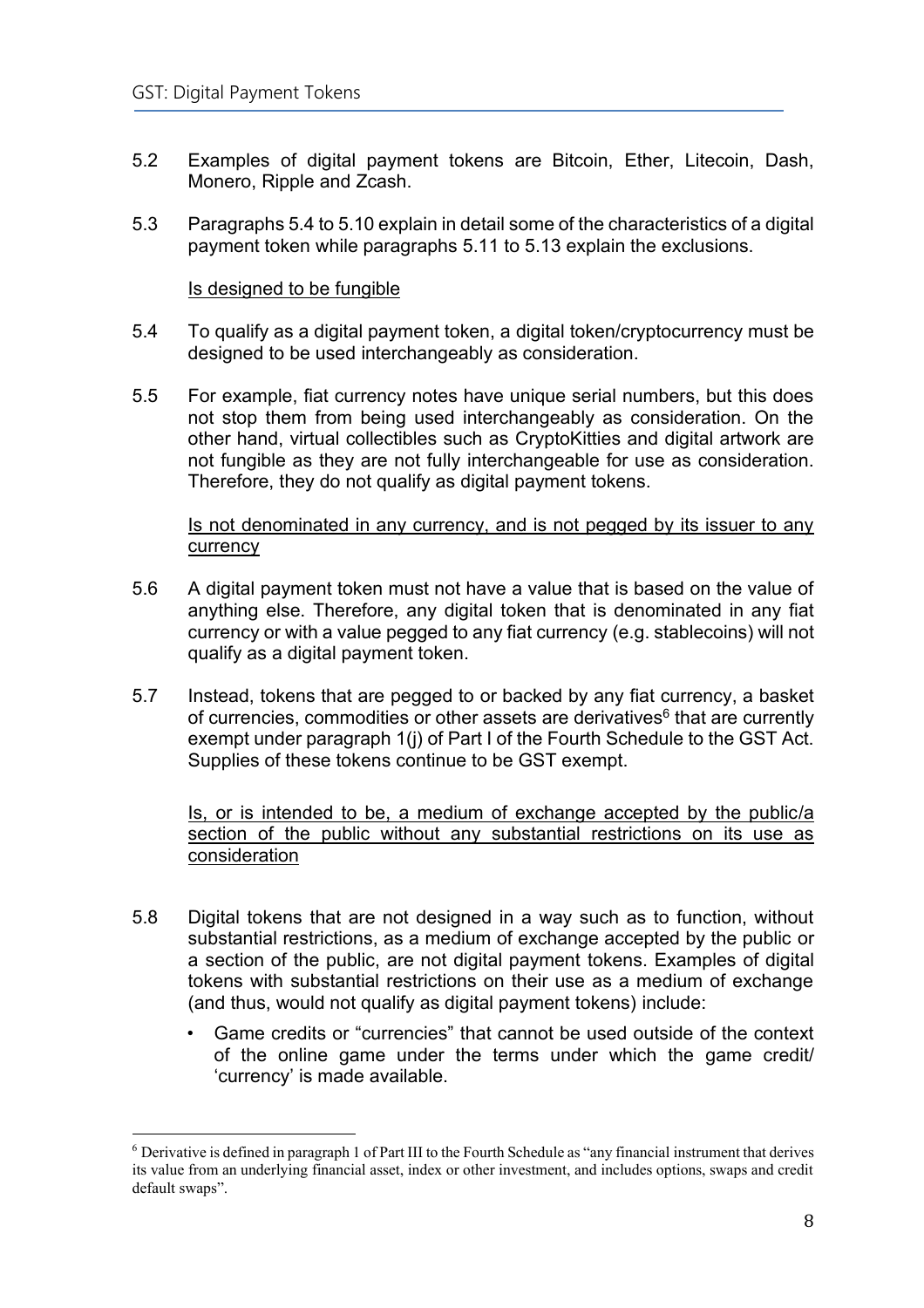- Loyalty points issued by retailers, merchants or online platform operators as such points can only be used to redeem goods and services by the issuer of the points or merchants who have agreed to participate in the loyalty programme<sup>7</sup>.
- 5.9 Minor impediments or restrictions to the use of digital tokens or cryptocurrencies as a medium of exchange will not disqualify them from being regarded as digital payment tokens. Examples of restrictions that are generally not substantial include restrictions imposed by the laws of foreign governments and practical difficulties in using digital tokens without internet access.
- 5.10 While a digital token or cryptocurrency must be suitable for use as a medium of exchange in order to be regarded as a digital payment token, there is no minimum level of use required to meet the definition. For example, when a cryptocurrency is first launched via an Initial Coin Offering (ICO), there may be few, if any, parties that initially accept it as payment, but it can still be a digital payment token provided the design and features of the cryptocurrency allow it to be used in this way.

## Example 1 – A digital payment token

IdealCoin is a digital token utilising a blockchain that has been designed to be used as consideration in a related smart contract framework, IdealContract, but it can also be freely used outside this framework.

IdealCoins are issued by Ideal Pte Ltd via an ICO to fund the development of the IdealContract framework. Other than holding a number of IdealCoins for itself, Ideal Pte Ltd issues the tokens to its partners during the ICO. Miners also receive IdealCoins that are automatically created by the blockchain when they verify transactions on the blockchain. Entities that miss the ICO but wish to transact in IdealCoins can still purchase the tokens from IdealCo Pte Ltd, its partners, entities that participated in the ICO, or miners.

The fact that IdealCoin is designed to be the only form of consideration suitable for use in the IdealContract framework does not affect its value as a medium of exchange – the IdealContract framework is just one context in which IdealCoin is used as consideration.

Therefore, IdealCoin is a digital payment token as it is generally available to the public for use as consideration.

Does not include money or anything which if supplied, would be an exempt supply under Part I of the Fourth Schedule to the GST Act

 $<sup>7</sup>$  The issuance of loyalty points as incentives to subscribe to an ICO is not considered a restriction</sup> on the use of the token.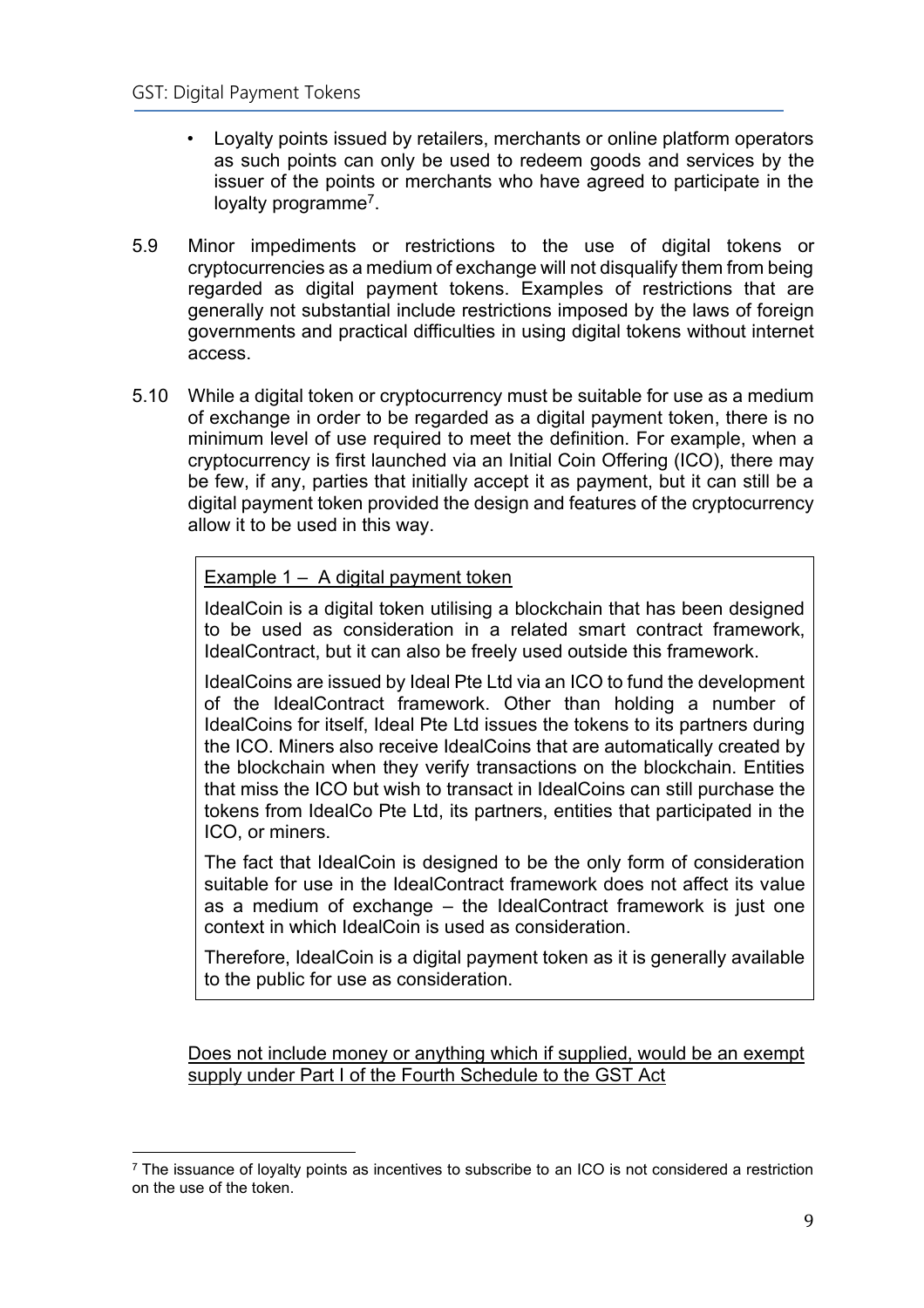5.11 Money and financial instruments, the supply of both which are exempt under Part I of the Fourth Schedule to the GST Act, are excluded from the definition of digital payment token. Currently, IRAS is not aware of any digital token that would qualify as money or a financial instrument under the Fourth Schedule and yet still satisfy all the characteristics of a digital payment token. However, it is possible that this could change in future. The exclusion is to prevent any overlapping and to clarify that there is no change in GST position for such supplies. For example, a security token that represents a share in a company or a debt instrument is currently exempt under paragraph 1(e) and 1(f) of Part I of the Fourth Schedule to the GST Act and thus, is excluded from the definition of digital payment token. Similarly, an exchange of money or fiat currency is already exempt under paragraph 1(b) of Part I of the same schedule.

Does not include "anything which gives an entitlement to receive... goods or services...and ceases to function as a medium of exchange after the entitlement has been used."

5.12 Issuers who issue digital tokens/cryptocurrencies via an ICO to fund the development of certain products, services or infrastructure may promise that the tokens/cryptocurrencies can be used as consideration for products and services on the funded ecosystem. If the token has all other characteristics of a digital payment token and it can still be used as a medium of exchange (e.g. the token can be traded on exchanges or used to purchase goods or services outside the ecosystem) even after it has been used to obtain a product or service on the ecosystem, the token will qualify as a digital payment token.

> Example 2 – A digital payment token used to receive specified services and can be used as a medium of exchange

> StoreX is a digital token that has been designed to be the exclusive payment method for Company X's distributed file storage network. Under the terms of issue of its ICO, StoreX grants holders the permanent right to a specified amount of file storage. The token can also be used as payment for other merchant's goods and services on Company X's platform, even after the right to the specific amount of file storage is exercised.

> StoreX will qualify as a digital payment token assuming all other conditions of a digital payment token are met.

> Example 3 – A digital payment token used to redeem specified services and cannot be used as a medium of exchange after redemption

> StoreY is a digital token that has been designed to be the exclusive payment method for Company Y's distributed file storage network. Under the terms of issue of its ICO, StoreY grants holders the permanent right to a specified amount of file storage. Once the token is used to redeem the specified amount of file storage, the token will be immediately burnt (i.e.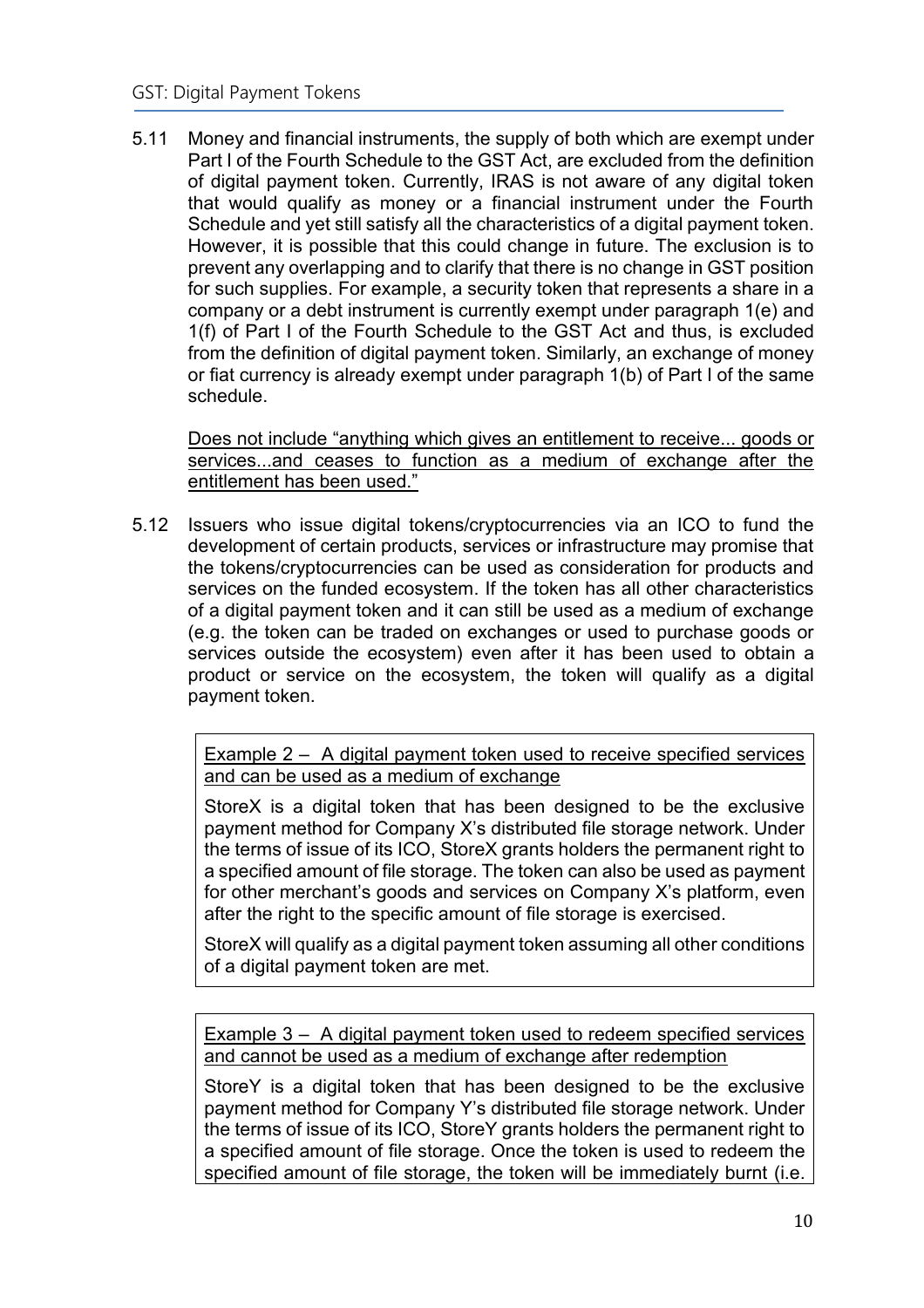removed from circulation). StoreY will not qualify as a digital payment token.

5.13 Utility tokens that cease to function as a medium of exchange after they have been used to redeem goods or services (i.e. "after the entitlement has been used"), are akin to vouchers. These tokens do not qualify as digital payment tokens and will be subject to the same GST treatment as vouchers. For more information on the GST treatment of vouchers, please refer to the IRAS e-Tax Guide "GST Treatment of Vouchers".

## <span id="page-10-0"></span>**6 Supply of Digital Payment Tokens**

## Use of digital payment token as payment

- 6.1 The use/provision of digital payment tokens as payment for anything (other than for fiat currency or other digital payment tokens) is disregarded as a supply for GST purposes.
- 6.2 If you are **paying** digital payment tokens in return for goods and services, you need not account for output tax.
- 6.3 If you are **receiving** digital payment tokens in return for your supply of goods or services and you are GST-registered, you would have to account for output tax on your supply of goods or services (unless the supply is an exempt, zero-rated or out-of-scope supply).

Example 4 – Use of digital payment tokens as payment

GST-registered company A uses Bitcoin to purchase software from GSTregistered company B. With effect from 1 Jan 2020, Company A will not be considered as making any supply of Bitcoins and thus, will not need to account for output tax. Company B will have to account for output tax on its supply of software.

Exchange of digital payment token for fiat currency or other digital payment token

6.4 The exchange of digital payment tokens for fiat currency or other digital payment tokens is an exempt supply.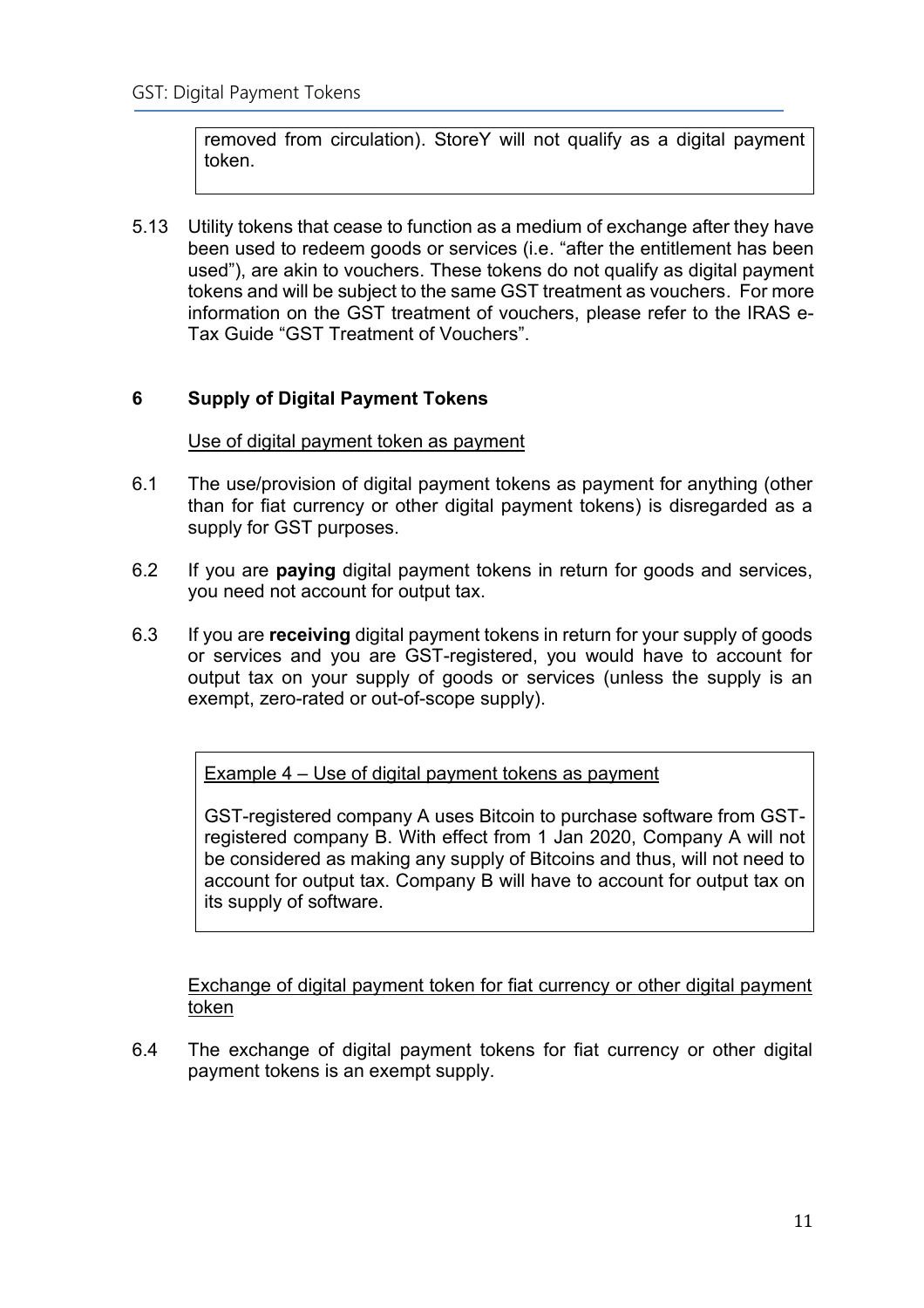## Example 5 – Exchange of one digital payment token for another:

GST-registered company C exchanges Bitcoin for Ether from GSTregistered company D. With effect from 1 Jan 2020, both companies' supplies are exempt from GST— C's exempt supply of Bitcoin and D's exempt supply of Ether. They do not have to charge or account for output tax. Instead, they will report the net realised gain/loss from their exchange transactions as exempt supplies in their GST returns.

Example 6 – General ICO scenario:

GST-registered company E issues Digital Payment Token X to the public via an ICO, in exchange for Singapore dollars. With effect from 1 Jan 2020, E will report the proceeds received for the Digital Payment Token X as its exempt supplies in its GST return.

Loan of digital payment token

6.5 The provision of any loan, advance or credit of digital payment tokens is an exempt supply.

Example 7 – Loan of digital payment token scenario:

GST-registered company F makes loans of Digital Payment Token Z in return for interest income. With effect from 1 Jan 2020, E will report the interest received as its exempt supplies in its GST return.

## <span id="page-11-0"></span>**7 Value of Supply**

Receiving digital payment token as consideration

7.1 When you receive digital payment tokens as consideration for your supply of goods or services, you should report the open market value<sup>8</sup> of the goods or services as the value of your supply in your GST return.

Exchange of digital payment tokens for fiat currency or other digital payment tokens

7.2 When you exchange digital payment tokens for fiat currency or other digital payment tokens, you may report as the value of supply, either:

<sup>&</sup>lt;sup>8</sup> Open market value is the value the supply would have fetched "if the supply were for consideration in money as would be payable by a person who has no relationship with any person which would affect that consideration" —section 17(5) of the GST Act. Put simply, open market value is the arm'slength price for a supply between unrelated parties.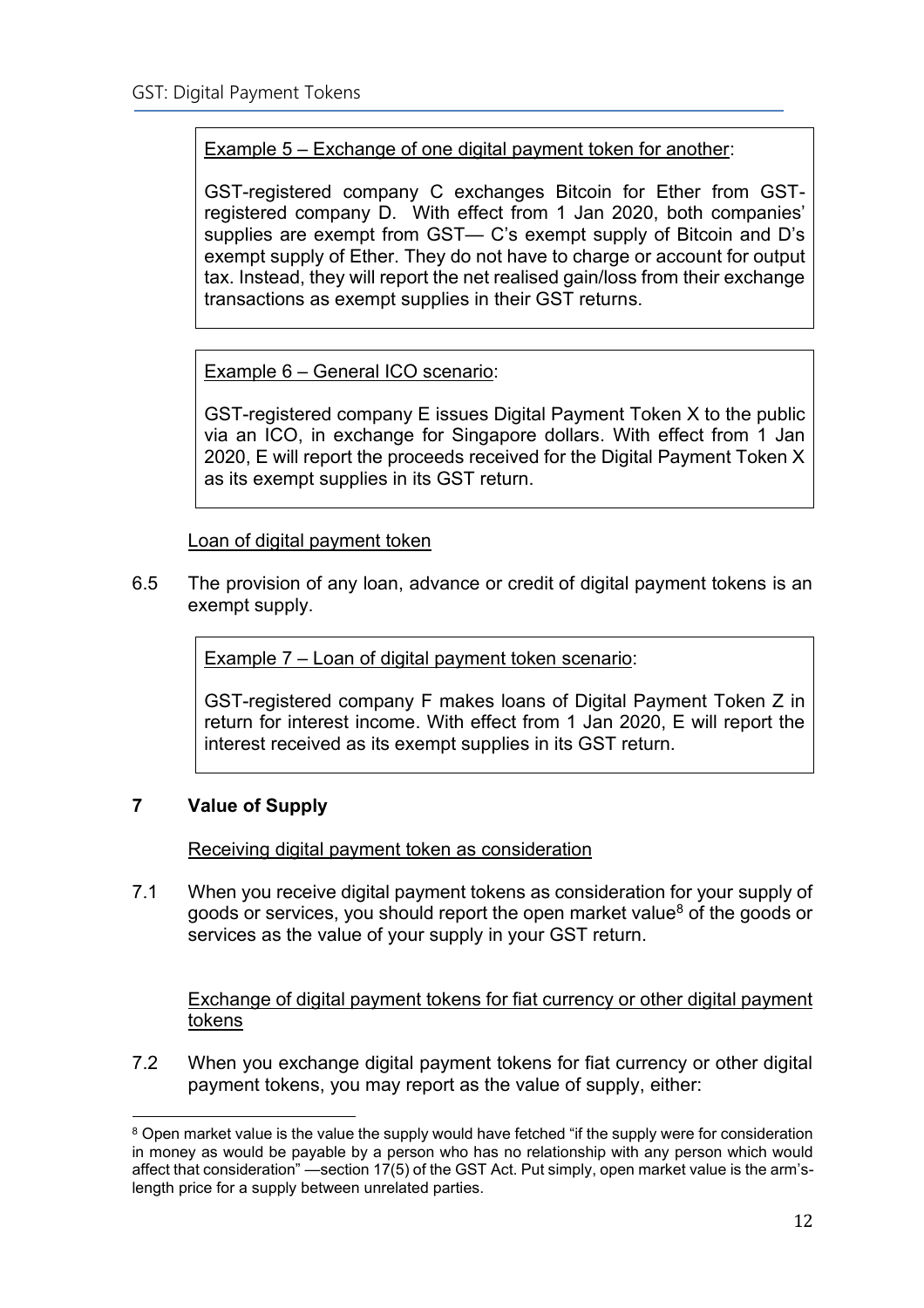- (a) the realised gain/loss from the exchange. This is similar to the current reporting for exchange of fiat currencies; or
- (b) the proceeds received.
- 7.3 You need not seek prior approval of the Comptroller to use either (a) or (b), but whichever method chosen should be consistently applied for GST purposes.
- 7.4 As you must report the value in Singapore currency, if the consideration that you receive is in a foreign currency or digital payment token, you would need to convert it to Singapore currency using an acceptable exchange rate prevailing at the time of supply.
- 7.5 For information on the acceptable exchange rates to convert foreign currency to Singapore currency, please refer to the e-Tax Guide, "GST: Exchange Rates for GST Purpose".
- 7.6 If you exchange a digital payment token for another digital payment token (i.e. you receive your consideration in digital payment token), to convert the value of the digital payment token to Singapore currency, you may, for the purpose of GST only, use the exchange rates from:
	- (a) any bona fide digital payment token exchange; or
	- (b) any bona fide provider of digital payment token exchange rates (e.g. Google Finance, Reuters); or

In the event the exchange rate for the digital payment token is not available from either sources, you may then use the agreed exchange rate stated in any written agreement between you and your customer.

7.7 If the digital payment token exchange rate from the sources (see paragraph 7.6) is only quoted in a foreign currency, after obtaining the value of the digital payment token in the foreign currency amount, on the same day, convert the amount expressed in the foreign currency to Singapore currency using an acceptable exchange rate (see paragraphs 7.4 and 7.5).

> Example 8 – Digital token exchange rate is only quoted in foreign currency:

> Xcoin is quoted only in USD in digital payment token exchanges. On 1 Jan 2020, 1 Xcoin is quoted as worth USD100. On the same day, the Reuters exchange rate for USD to SGD is USD1 to SGD1.45. Therefore, the Singapore currency equivalent of Xcoin is SGD145.

7.8 The digital payment token exchange rates used to arrive at the value of your supply in Singapore currency should rightfully be the exchange rate prevailing at the time of supply. You may, however, use exchange rates on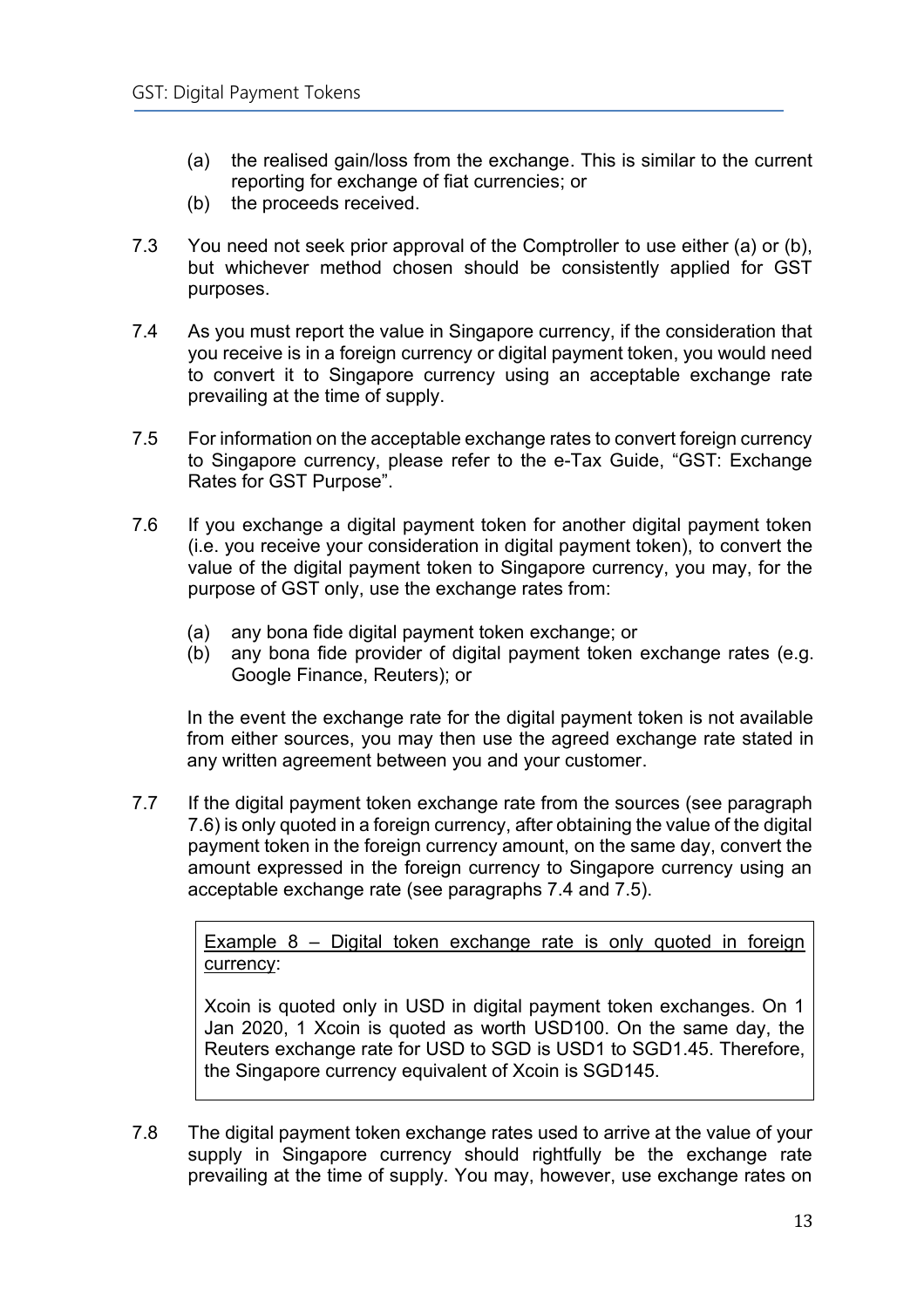dates other than the time of supply such as the token exchange rates on a particular day of the month (e.g. last working day of the previous month) or an average rate over a specific period (e.g. average of the daily rates for the previous month). You need not seek prior approval of the Comptroller if the rate is a good approximation of the daily exchange rate, but the rate must be consistently used for GST purposes.

Loan of digital payment token

7.9 When you make loans of digital payment tokens, the value of supply is the interest income received.

## <span id="page-13-0"></span>**8 Time of supply**

- 8.1 The general time of supply rule based on the earlier of the date of invoice or date of receipt of consideration also applies to digital payment token transactions.
- 8.2 If you supply goods or services in return for consideration in the form of digital payment tokens, you may regard the date of receipt of consideration as the date when the payment is validated on the blockchain by miners.

Example 9:

GST-registered company Full Digital Pte Ltd launched an ICO for Digital Token X at the price of 2 Bitcoins for 1 Token X. GST-registered company Semi Digital Pte Ltd used 20 Bitcoins to purchase 10 Token X from Full Digital Pte Ltd.

Semi Digital Pte Ltd transferred 20 Bitcoins to Full Digital Pte Ltd on the block chain and this transaction was validated by miners on 29 Jun 2018. Both companies did not issue any invoices for the transaction.

At the close of the ICO on 5 Jul 2018, Full Digital Pte Ltd transferred 10 Token X to Semi Digital Pte Ltd on the block chain.

The date of supply of Full Digital Pte Ltd's supply of Token X to Semi Digital Pte Ltd is 29 Jun 2018, the date Full Digital Pte Ltd received the payment of Bitcoins for the Tokens (based on the date of validation of the payment).

The date of supply of Semi Digital Pte Ltd's supply of Bitcoins is 5 Jul 2018, the date Semi Digital Pte Ltd received the payment of Token X for the Bitcoins (based on the date of validation of the payment).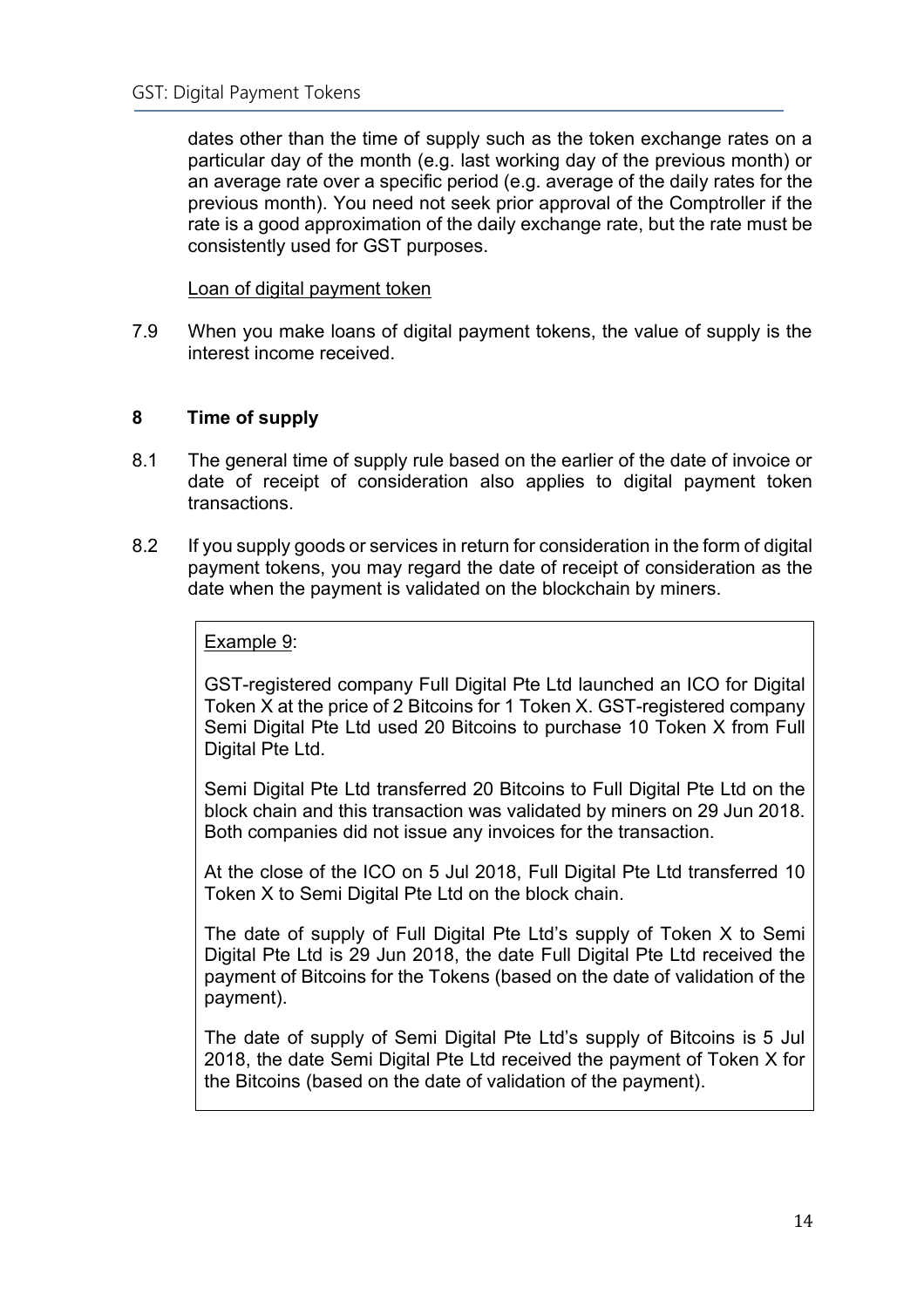## <span id="page-14-0"></span>**9 Determining where the customer belongs**

- 9.1 While the supply of digital payment tokens is an exempt supply, you can zero-rate the supply if the supply is contractually made to a person who belongs in a country outside Singapore and directly benefits a person belonging outside Singapore or a GST-registered person in Singapore<sup>9</sup>.
- 9.2 The current GST rules on determining the belonging status of a recipient of services will continue to apply for issuers, transferors and sellers of digital payment tokens to determine if a customer belongs in Singapore:
	- For a **corporate entity**, the customer is treated as belonging in Singapore if:
		- (i) he has a business establishment ("BE") (i.e. an agency or a branch in Singapore) or fixed establishment ("FE") only in Singapore; or
		- (ii) he has a BE or FE both in Singapore and outside Singapore and the services are most directly used or to be used by his establishment in Singapore; or
		- (iii) he does not have a BE or FE in any country but his usual place of residence (i.e. place of incorporation or place of legal constitution) is in Singapore.
	- For an **individual**, the customer is treated as belonging in Singapore if his usual place of residence is in Singapore. An individual's "usual place of residence" is in Singapore if:
		- (i) he resides in Singapore for a settled purpose, such as to pursue a course or study or due to employment; and
		- (ii) his stay in Singapore has some degree of continuity, apart from temporary or occasional absence, such that it forms part of the regular and habitual pattern of his life.

Generally, the residential address of an individual is regarded as his usual place of residence if there are no indicators suggesting otherwise.

9.3 Given that digital payment token transactions are generally transacted over the internet with limited information available in some instances, issuers, transferors and sellers of the tokens may not be able to verify the belonging status of the customer they are transacting with. In instances where you are unable to reasonably verify the belonging status of your customer, as an administrative concession, you can use the following proxy indicators to determine the belonging status of your customer.

<sup>9</sup> Section 21(3)(j) of the GST Act. The person also must not be in Singapore when the service is performed.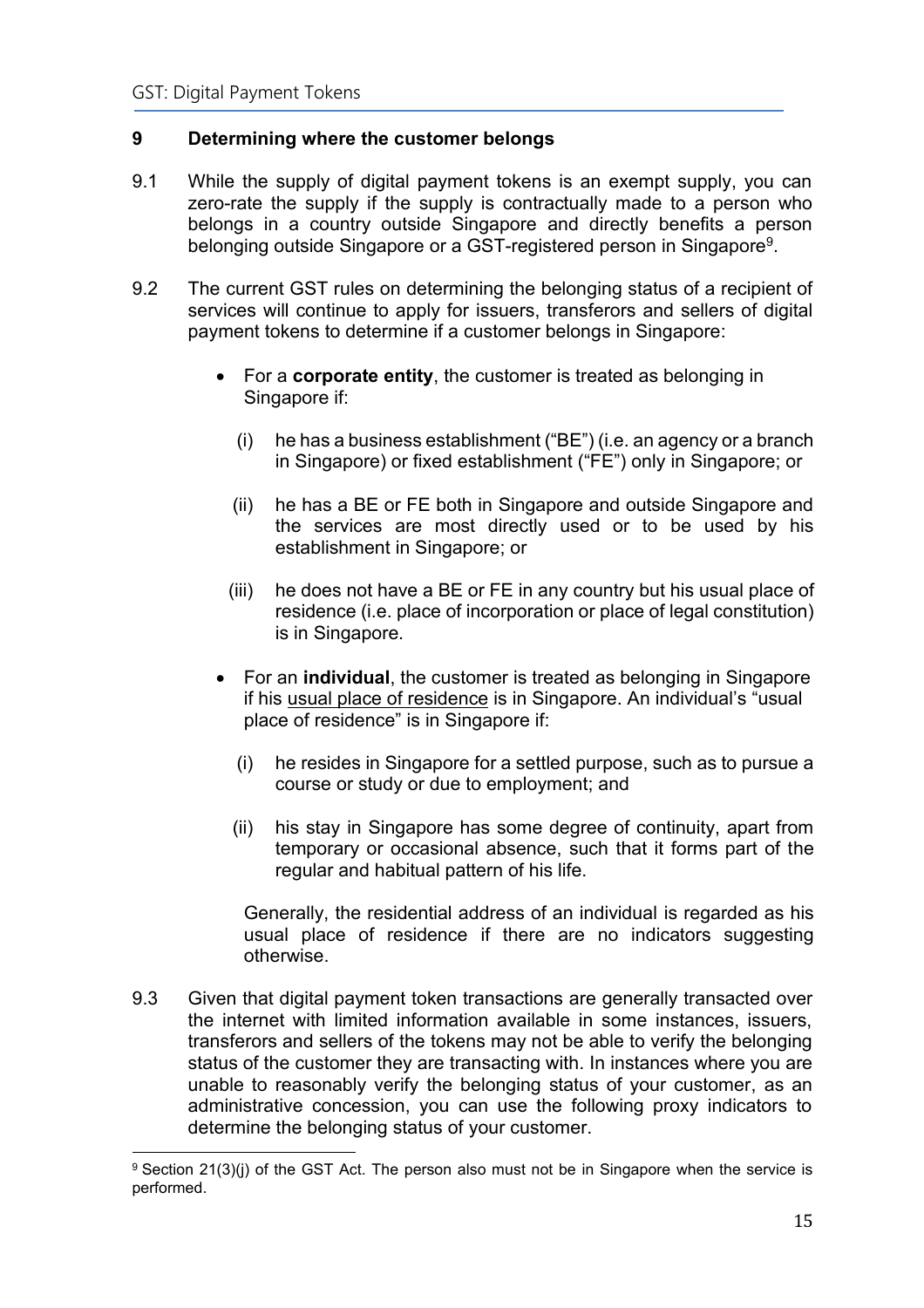- 9.4 You are required to obtain and maintain at least two pieces of non-conflicting evidence of your customer's belonging status, based on the following three proxy categories:
	- $(i)$  Payment Proxy (e.g. credit card information based on BIN number<sup>10</sup>, bank account details)
	- (ii) Residence Proxy (e.g. billing address, home address)
	- (iii) Access Proxy (e.g. name of Internet Service Provider, IP address)
- 9.5 The proxy indicators listed are non-exhaustive, and you may use other commercially available information that are aligned with any of the three proxy categories for the determination of where your customer belongs.
- 9.6 If you are unable to maintain the records described above to show that your customer belongs overseas, you should assume that your customer belongs in Singapore**.**
- 9.7 For other proxy categories, please seek approval from the Comptroller in writing by explaining how the proxy reasonably indicates the belonging status of the customer.

#### Transacting through a digital payment token intermediary

9.8 If you are transacting in digital payment tokens through an intermediary such as an exchange, wallet, or broker, where you are not able to identify your customer or request for evidence of your customer's belonging status, you may use the intermediaries' belonging status as a proxy for the belonging status of your customer. For example, if you sell your digital payment tokens on an overseas exchange, you can zero-rate the supply as it would be regarded as made to and directly benefitting a person who belongs overseas.

## <span id="page-15-0"></span>**10 Mining**

- 10.1 In the mining process, there is generally no close nexus between the service provided by the miner to the persons whose transactions are verified, and the mined tokens that the miner received from the blockchain ecosystem (e.g. the block reward). The parties paying the mined tokens are also not identifiable. Therefore, the mining of digital payment tokens does not constitute a supply for GST purposes.
- 10.2 However, if a miner provides services to an **identifiable** party or parties, in return for a consideration (e.g. a commission or transaction fee), this constitutes a taxable supply of services. The miner, if GST-registered has to charge and account for GST, unless zero-rating applies. If the miner is not

 $10$  Bank identification number (BIN), also known as the Issuer Identification Number, is the first 6 digits of a credit card number. It identifies the institution that issued the card to the card holder.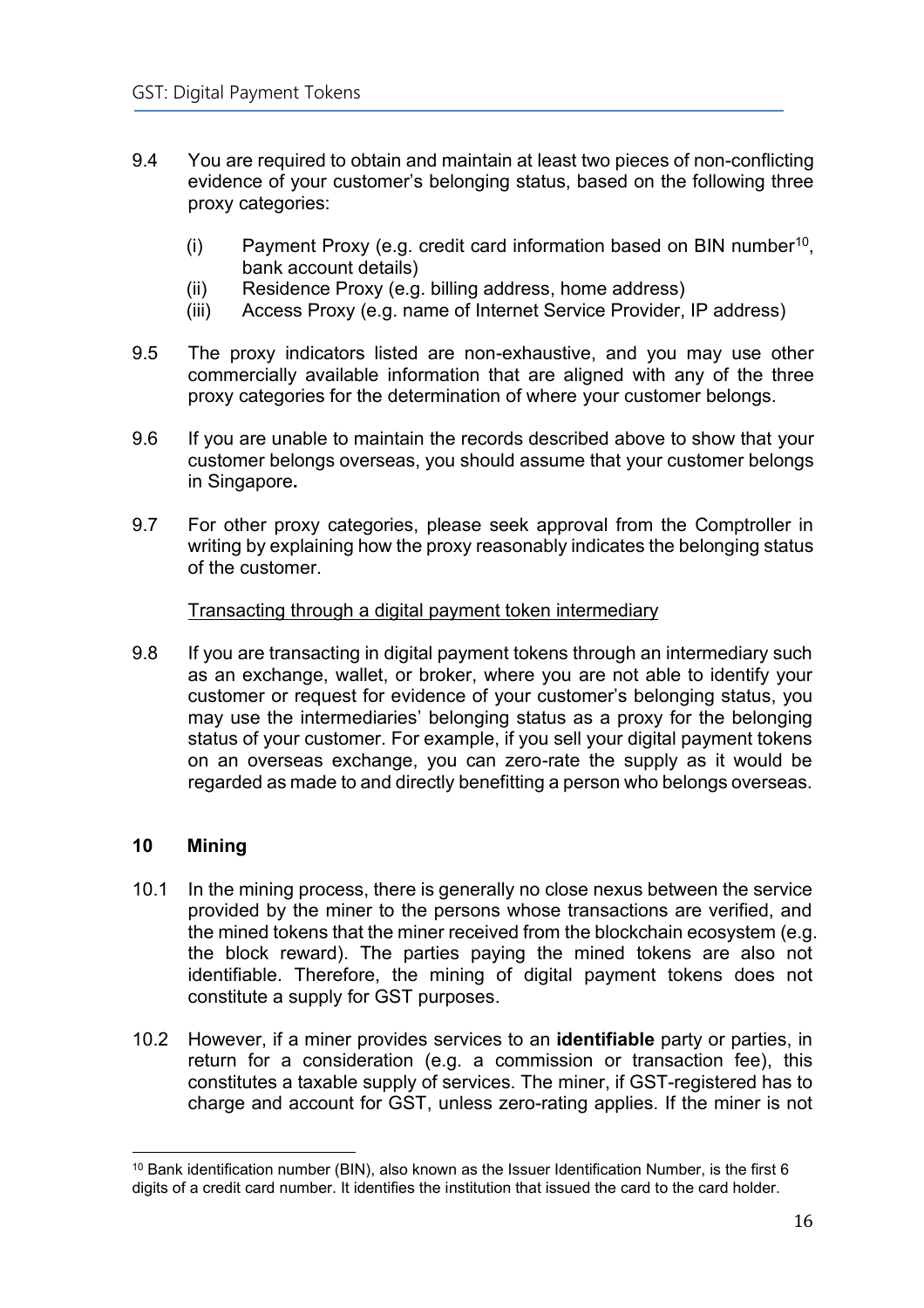able to determine the belonging status of the transacting party, the miner should standard-rate its supply of services and account for GST.

10.3 The subsequent sale or transfer of the mined digital payment tokens to a customer belonging in Singapore by the miner will be an exempt supply if the supply takes place on or after 1 Jan 2020. If the mined digital payment tokens are exchanged for goods or services on or after 1 Jan 2020, the miner will not be regarded as making a supply of the tokens.

## <span id="page-16-0"></span>**11 Digital Payment Token Intermediaries**

- 11.1 Services provided by intermediaries remain taxable even if these are in relation to digital payment token transactions. These intermediaries may also trade in digital payment tokens. Whether these intermediaries (if GSTregistered) have to report the sales of the digital payment tokens as their supplies in their GST returns would depend on whether they have acted as an agent or a principal.
- 11.2 If you are a GST-registered intermediary selling digital payment tokens as a principal, you have to report the sale as your supply in your GST return. On the other hand, if you are selling the tokens as an agent on behalf of your customer, you should not report the sale as your supply. Instead, you should report the fee or margin that you earn on the transaction as your supply and account for output tax on the fee/margin (unless your supply can be zerorated).
- 11.3 You should self-assess whether you are acting as a principal or agent in each transaction, taking into account the following indicators:

| <b>Indicators</b>                                                           | You are a principal if                                                                                  | You are an agent if                                                                                                                                                             |
|-----------------------------------------------------------------------------|---------------------------------------------------------------------------------------------------------|---------------------------------------------------------------------------------------------------------------------------------------------------------------------------------|
| Contractual liability and<br>assumption of<br>responsibilities and<br>risks | You have contracted<br>for the supply of digital<br>payment tokens in<br>your own name or<br>capacity.  | You have arranged for<br>the supply of digital<br>payment tokens on<br>behalf of another party<br>and you are not a<br>party to the contract.                                   |
| Legal obligations to<br>make payment                                        | You have the legal<br>obligation to make<br>payment for the<br>purchase of the digital<br>payment token | You do not have the<br>legal obligation to pay<br>for the purchase but is<br>authorised by another<br>party to make<br>payment to the third<br>party supplier on his<br>behalf. |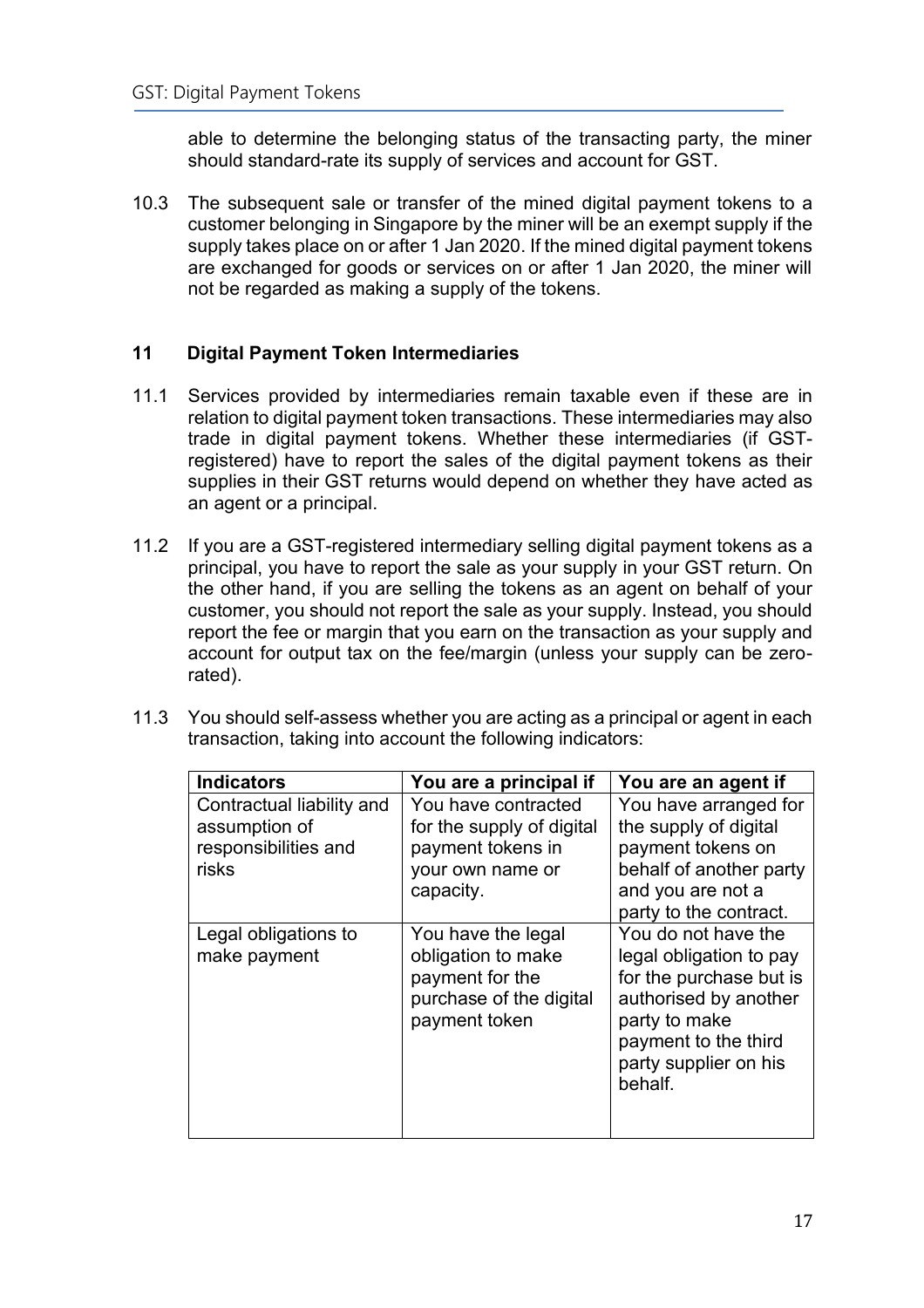| Price determination | You can determine the<br>price you wish to<br>transact at  | Unless authorised to<br>do so by the other<br>party, you cannot<br>determine the price<br>you wish to transact at                    |
|---------------------|------------------------------------------------------------|--------------------------------------------------------------------------------------------------------------------------------------|
| Ownership           | You own the digital<br>payment tokens being<br>transacted. | You do not own the<br>digital payment tokens<br>being transacted as<br>they belong to the<br>party whom you are<br>acting on behalf. |

## <span id="page-17-0"></span>**12 Claiming of Input Tax and Reverse Charge**

- 12.1 Generally, you can only claim input tax incurred in the course or furtherance of your business to the extent that the input tax is incurred for the making of taxable supplies. Input tax incurred for the making of exempt supplies (e.g. digital payment tokens in exchange for fiat currency or other digital payment tokens) is not claimable. Input tax incurred for the making of both taxable and exempt supplies or for the overall operation of business may need to be apportioned.
- 12.2 Therefore, if you make both taxable supplies and exempt supplies of digital payment tokens, you will need to attribute and apportion the input tax claim like any other partially exempt businesses (unless you satisfy the De Minimis Rule). The supplies of digital payment tokens can be treated as incidental exempt supplies where they meet the qualifying conditions stated in the e-Tax Guide, "GST: Partial Exemption and Input Tax Recovery". Please refer to the same guide for detailed information on the De Minimis Rule, apportionment and attribution of input tax.
- 12.3 In addition, as a partially exempt business, you may also be subject to reverse charge on services that you acquire from overseas suppliers. For more information on reverse charge, please refer to the e-Tax Guide, "Taxing imported services by way of reverse charge".

## <span id="page-17-1"></span>**13 Frequently Asked Questions**

## **Q1 Will my token still qualify as a digital payment token if some of the tokens are burnt?**

A1 If the token meets all the characteristics of a digital payment token, it will still qualify as a digital payment token, even if some of the tokens are burnt i.e. permanently removed from circulation.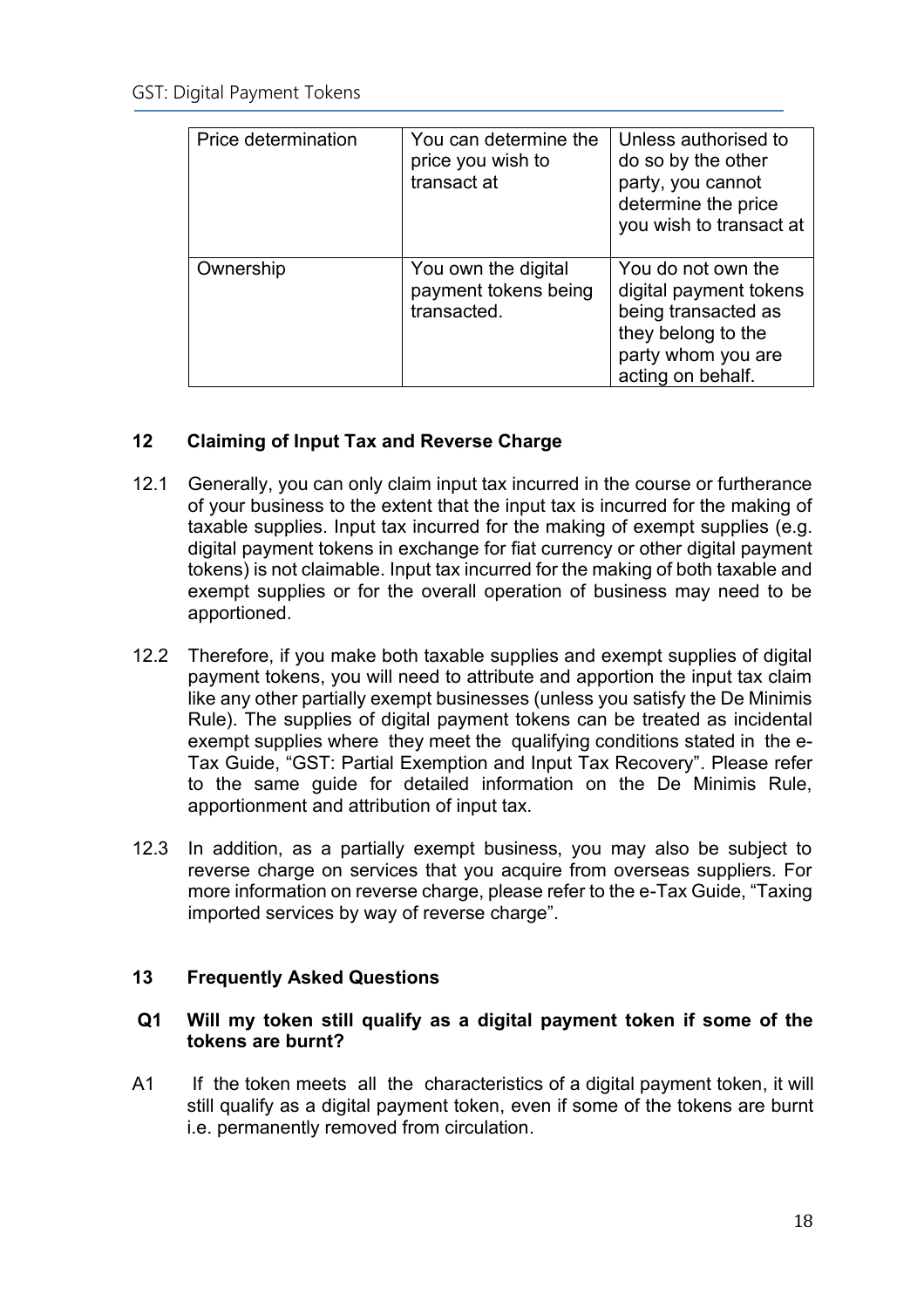## **Q2 Does the definition of "money" include electronic money (i.e. "emoney")? If my token is pegged to fiat currency, is it "e-money"?**

A2 "Money" for GST purposes includes both physical and electronic forms of fiat currency. Tokens which are pegged to fiat currency are not e-money, instead they are derivatives which are exempt under paragraph 1(j)) in Part I of the Fourth Schedule to the GST Act.

## **Q3 I am issuing a new digital payment token as a result of a hard fork<sup>11</sup> . Are there any GST implications?**

A3 The issuance of the new token will give rise to an exempt supply if you receive a consideration for the token. However, if the token is issued for free, there is no supply.

## **Q4 What is the GST treatment for a digital payment token airdrop?**

A4 Airdrop is the distribution of tokens without compensation (i.e. for free), generally undertaken with a view to increasing awareness of a new token, and to increase liquidity in the early stages of a new token project. There is no supply for GST purposes.

## **Q5 A trader of digital payment tokens is listed in regulation 34 of the GST (General) Regulations<sup>12</sup>. In what circumstances would a person who transacts in digital payment tokens be regarded as a trader?**

A5 Regulation 34 businesses are businesses which make predominantly exempt supplies on a regular basis. These businesses are not allowed to attribute their regulation 33 exempt supplies to the making of taxable supplies for the purpose of input tax claims.

Traders of digital payment tokens are those whose core business involves the supply of digital payment tokens in exchange for fiat currency or other digital payment tokens, and/or the provision of any loan, advance or credit of digital payment tokens.

## Value of Supplies

## **Q6 I make loans of digital payment tokens and the title of the tokens will be transferred to the borrower and returned after the loan period. Do I have**

 $11$  A hard fork is the splitting of an existing token to create a second token which operates separately from and alongside the original token.

 $12$  Please refer to the e-Tax Guide, "GST: Partial Exemption and Input Tax Recovery" for more information.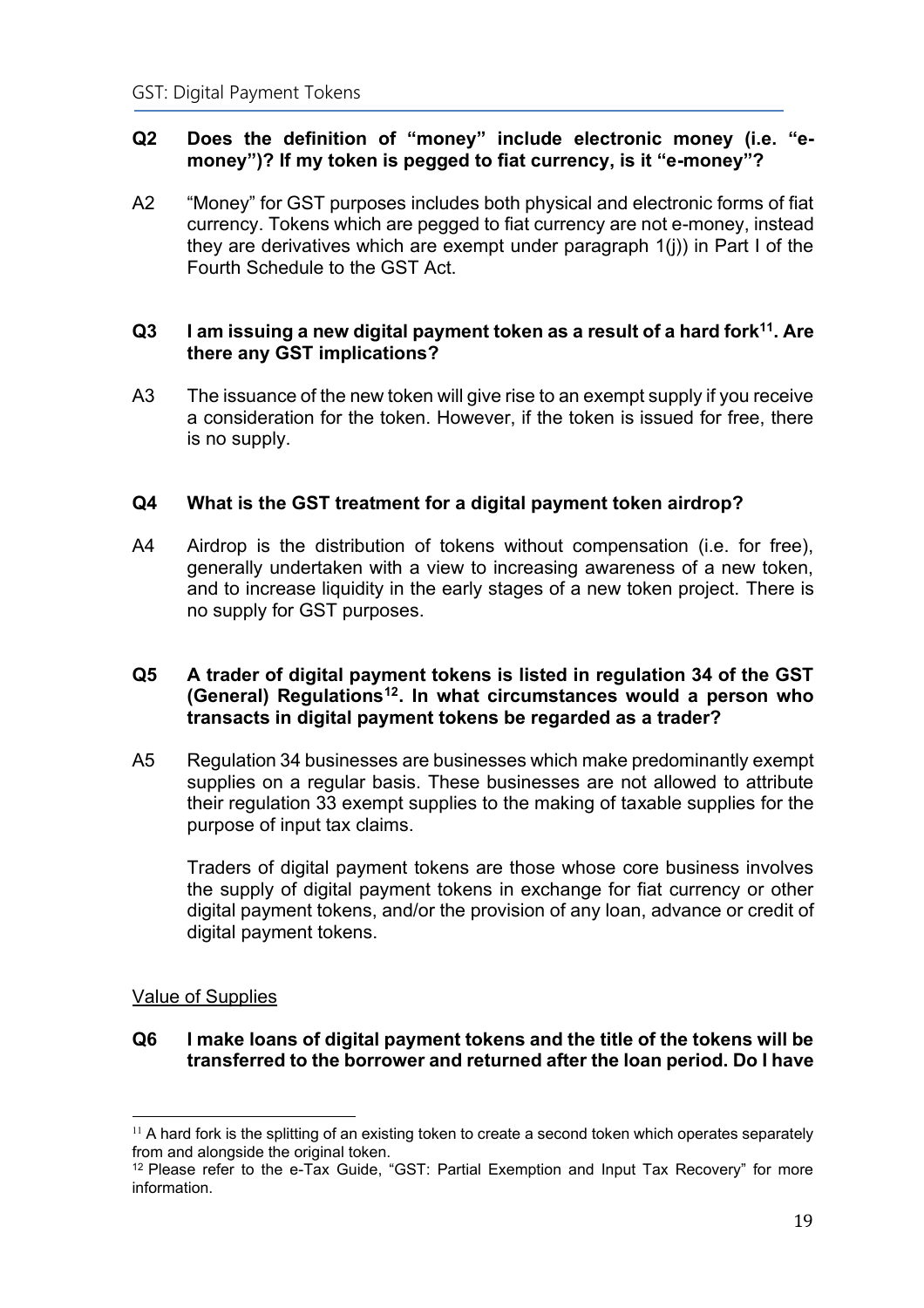#### **to report the value of the tokens in my GST returns in addition to the interest income?**

## **Due to price fluctuation of the tokens during the loan period, there are gains or losses recognised. How do I report the gain or loss?**

A6 If the transfer of digital payment tokens is made under a loan arrangement, you are making a loan of the tokens. You should report the interest that you receive for the loan as the value of your exempt supply.

You should also report any realised gains or losses arising from the loan arrangement as an exempt supply.

#### **Q7 Can I use the gains or losses recorded for accounting purposes, including unrealised gains or losses, for GST reporting?**

- A7 If you do not track which gains or losses arising from the exchange of digital payment tokens are realised or unrealised, as an administrative concession, you are allowed to report total gains or losses (whether realised or unrealised) as the value of exempt supplies.
- **Q8 If I have gains or losses arising from different digital payment token trades, can the gains or losses be offset against each other for GST reporting purposes? For example, can business net off the loss from the exchange of Ether for Bitcoin against the gain from the exchange of Bitcoin for fiat currency.**
- A8 Yes, you should net the gains or losses for all types of digital payment token trades for each accounting period and report the absolute amount.

| <b>Month/Year</b>                                      | Exchange gain (loss) for digital<br>payment tokens |
|--------------------------------------------------------|----------------------------------------------------|
|                                                        |                                                    |
| Jan 2020                                               | (1300)                                             |
| Feb 2020                                               | 800                                                |
| Mar 2020                                               | 300                                                |
| Realised exchange gain (loss) for $(1300) + 800 + 300$ |                                                    |
| the period                                             | $=(200)$                                           |
| Value of exempt supplies                               | (200)                                              |
|                                                        | $= $200$                                           |

Example: For the accounting period from Jan 2020 to Mar 2020

If you have other categories of exempt supplies, each category is treated as distinct and separate. You should obtain the sum of the absolute values of exempt supplies from each category to report in your GST return.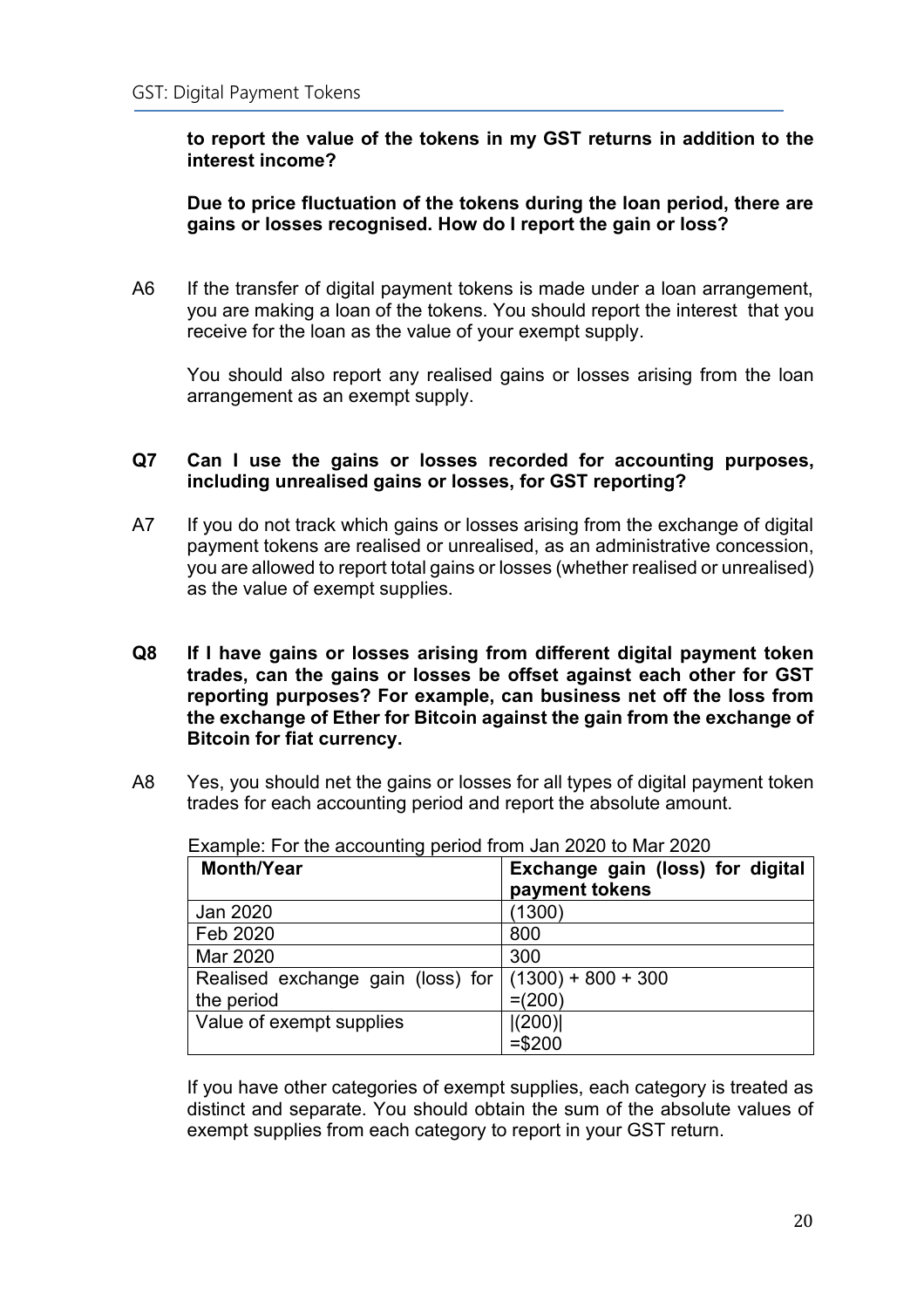| <b>Category of exempt supplies</b><br>for the accounting period from<br><b>Jan 2020 to Mar 2020</b> | Exchange gain (loss) for digital<br>payment tokens |  |
|-----------------------------------------------------------------------------------------------------|----------------------------------------------------|--|
| Exchange gain (loss) for digital<br>payment tokens                                                  | (200)                                              |  |
| Exchange gain (loss) for foreign<br>currency                                                        | 400                                                |  |
| Interest received from deposit with<br>banks                                                        | 300                                                |  |
| Value of exempt supplies                                                                            | $ (200)  + 400 + 300$<br>$= $900$                  |  |

## **Q9 Can I report the value of supply of digital payment tokens issued during my ICO based on the proceeds received, and then report the value of supply for subsequent transactions based on realised gain or loss?**

A9 Yes, you may report the proceeds received as the value of supply for ICO transactions. For subsequent exchanges of the tokens for fiat currency or other digital payment tokens, you may choose to report the realised gain or loss. This is allowed as long as you apply the method chosen consistently.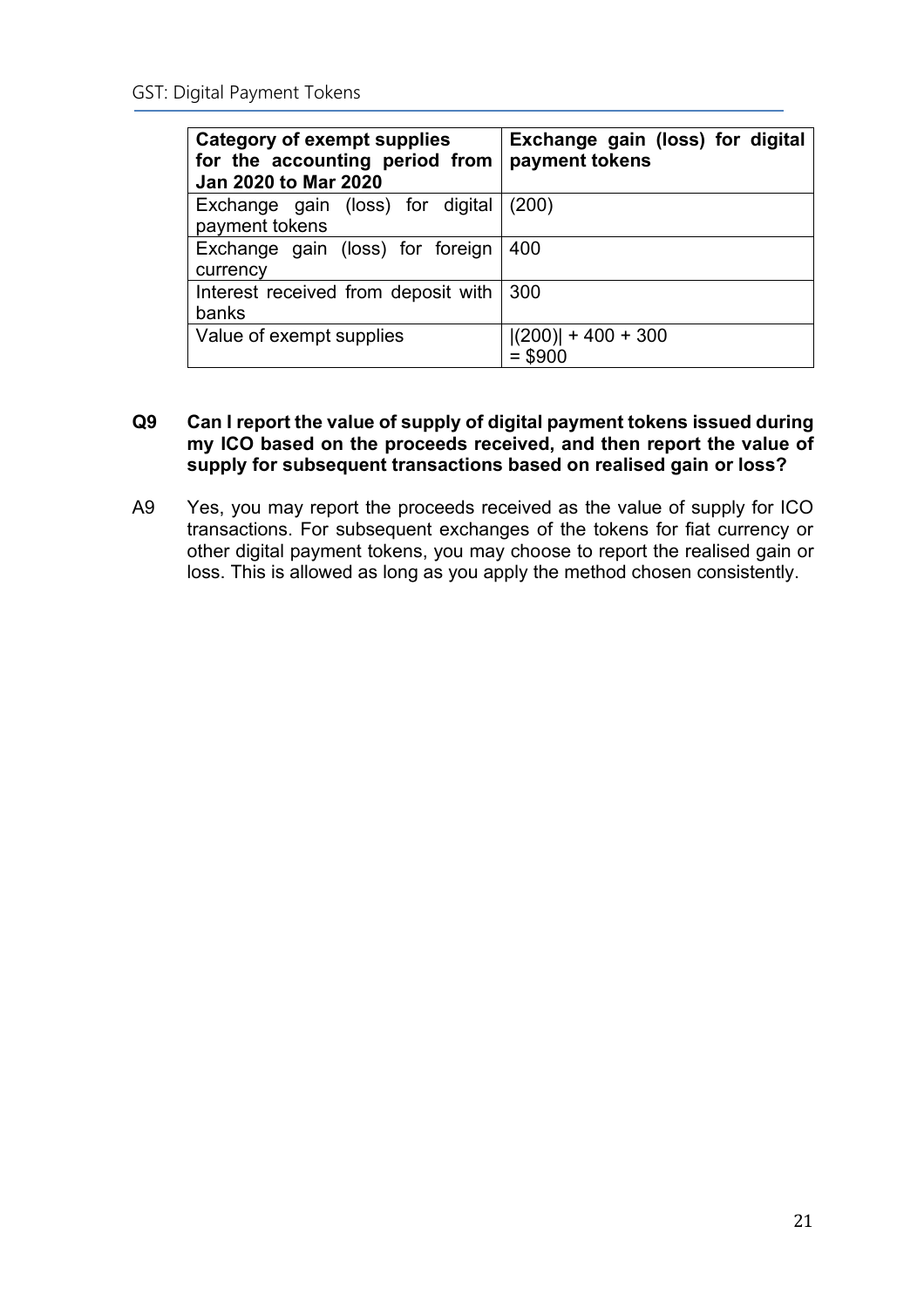## <span id="page-21-0"></span>**Appendix A - Overview of GST treatment of Digital Payment Tokens (DPT) Before 1 Jan 2020 and From 1 Jan 2020**

| <b>Description</b>             | Before 1 Jan 2020                            | <b>From 1 Jan 2020</b>                               |
|--------------------------------|----------------------------------------------|------------------------------------------------------|
| Provision of DPT as            | Treated as<br>a taxable                      | Will be disregarded as a                             |
| payment                        | supply of services                           | supply                                               |
|                                |                                              |                                                      |
|                                |                                              |                                                      |
| Exchange of DPT for            | Subject<br>to<br><b>GST</b>                  | GST-exempt (zero-rated                               |
| fiat currency or other         | (standard-rate/zero-rate)                    | if supplied to an overseas                           |
| <b>DPT</b>                     |                                              | and<br>directly<br>person<br>benefitting an overseas |
|                                |                                              | GST-<br>or<br>person<br>a                            |
|                                |                                              | registered<br>person<br><i>in</i>                    |
|                                |                                              | Singapore).                                          |
| <b>Loans of DPT</b>            | Subject<br><b>GST</b><br>to                  | GST-exempt (zero-rated                               |
|                                | (standard-rate/zero-rate)                    | if supplied to an overseas                           |
|                                |                                              | and directly<br>person                               |
|                                |                                              | benefitting an overseas                              |
|                                |                                              | GST-<br>person<br>or<br>a                            |
|                                |                                              | registered<br>person<br>in<br>Singapore).            |
| <b>Supplies of services by</b> | Taxable.                                     | No change i.e. remain                                |
| <b>intermediaries</b>          |                                              | taxable.                                             |
|                                |                                              |                                                      |
| <b>Mining services</b>         | <b>Not</b><br>supply unless<br>a             | No change.                                           |
|                                | services are made to                         |                                                      |
|                                | identifiable parties for a<br>consideration. |                                                      |
|                                |                                              |                                                      |
| Time of supply                 | Supply takes place at the                    | No change.                                           |
|                                | earlier of when invoice is                   |                                                      |
|                                | issued or consideration is                   |                                                      |
|                                | received.                                    |                                                      |
| <b>Value of supply</b>         | a) OMV of DPT                                | a) Nil (as no longer                                 |
| a) Supply of DPT as<br>payment | b) Money<br>received<br><b>GST</b><br>less   | regarded<br>as<br>a                                  |
| b) Supply of DPT for           | chargeable                                   | supply)<br>b) Money received or                      |
| money                          | c) OMV<br><b>DPT</b><br>of                   | realised exchange                                    |
| c) Supply of DPT for           | supplied                                     | gain/loss                                            |
| other digital tokens           | <b>DPT</b><br>d) OMV<br>0f                   | c) Nil (regarded as                                  |
| (services)                     | supplied                                     | payment - same                                       |
| d) Supply of DPT for           |                                              | as a)                                                |
| other DPT.                     |                                              | d) OMV<br>of<br><b>DPT</b>                           |
|                                |                                              | received<br>or                                       |
|                                |                                              | realised exchange<br>gain/loss                       |
|                                |                                              |                                                      |